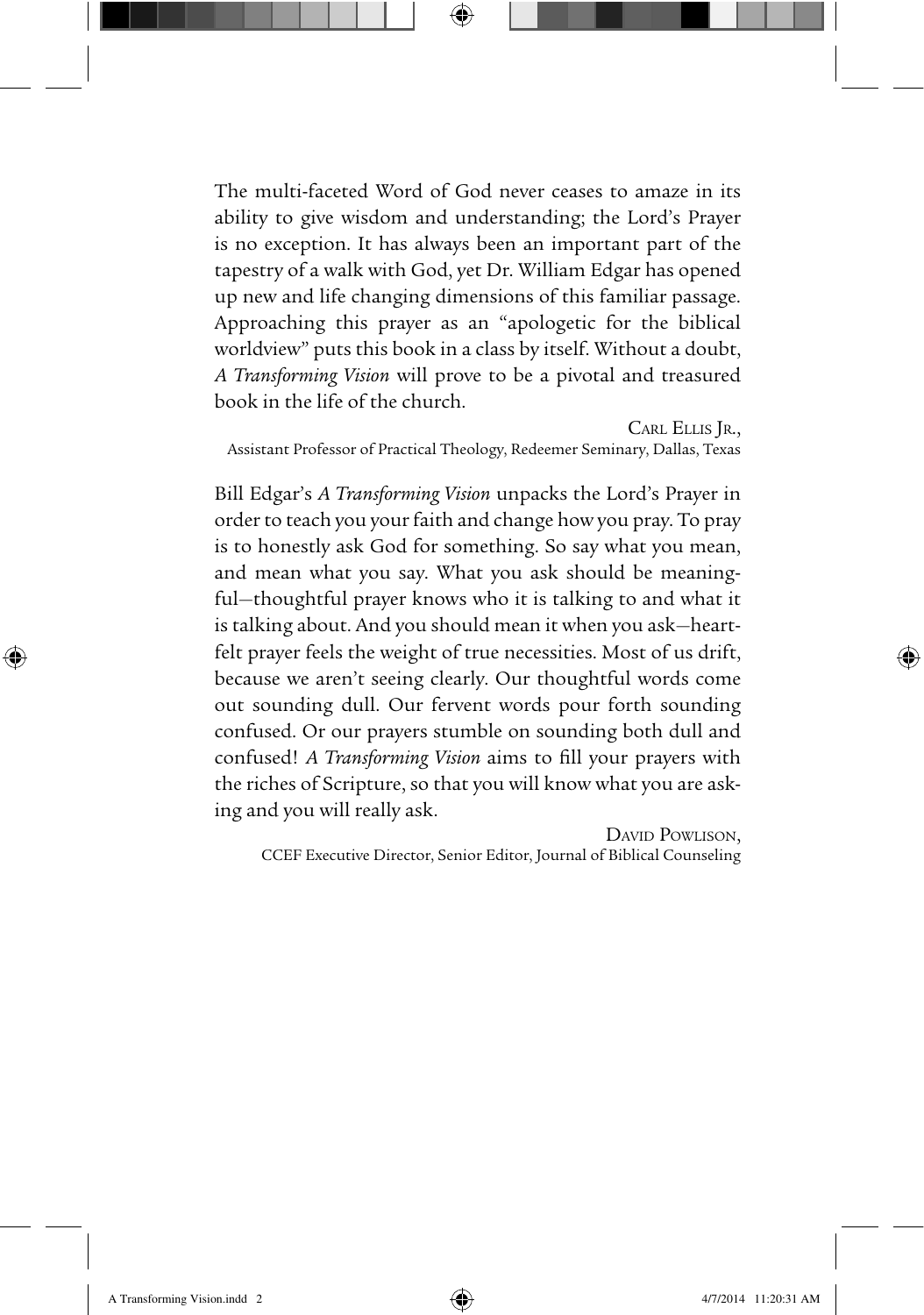# A Transforming Vision

 $\bigoplus$ 

The Lord's Prayer as a Lens for Life

William Edgar

# CHRISTIAN FOCUS

 $\bigoplus$ 

 $\bigoplus$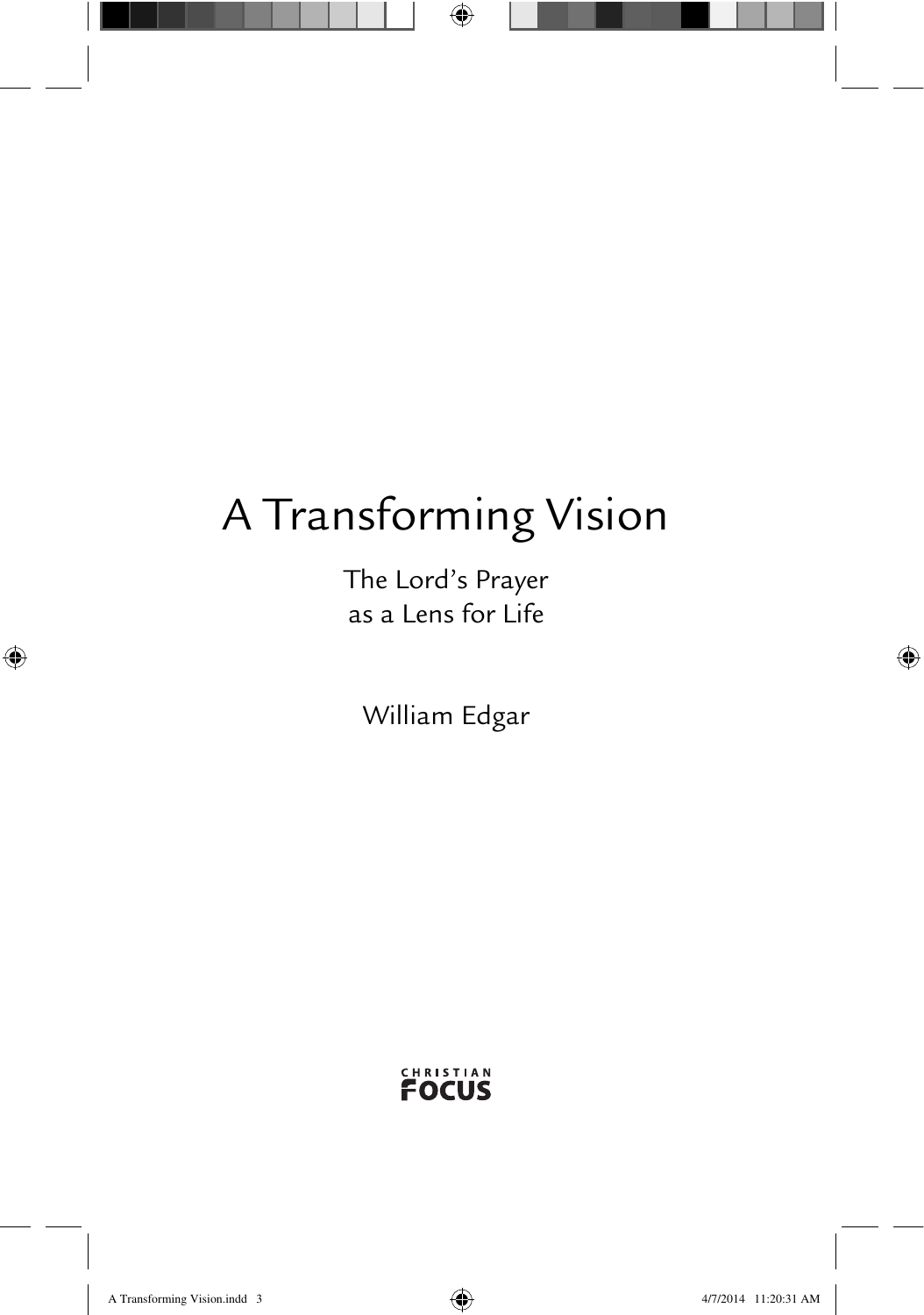William Edgar is Professor of Apologetics at Westminister Theological Seminary in Philadelphia, and an accomplished jazz pianist. He is married to Barbara and they have two children, William and Deborah.

⊕

Unless otherwise indicated, scripture quotations are from The Holy Bible, English Standard Version, copyright © 2001 by Crossway Bibles, a division of Good News Publishers. Used by permission. All rights reserved. ESV Text Edition: 2007.

Copyright © William Edgar 2014

 paperback ISBN 978-1-78191-369-7 epub ISBN 978-1-78191-407-6 mobi ISBN 978-1-78191-408-3

First published in 2014 by Christian Focus Publications Ltd, Geanies House, Fearn, Ross-shire IV20 1TW, Scotland www.christianfocus.com

Cover designed by Daniel van Straaten Printed by Bell and Bain, Glasgow



All rights reserved. No part of this publication may be reproduced, stored in a retrieval system, or transmitted, in any form, by any means, electronic, mechanical, photocopying, recording or otherwise, without the prior permission of the publisher or a license permitting restricted copying. In the U.K. such licenses are issued by the Copyright Licensing Agency, Saffron House, 6-10 Kirby Street, London, EC1 8TS www.cla.co.uk.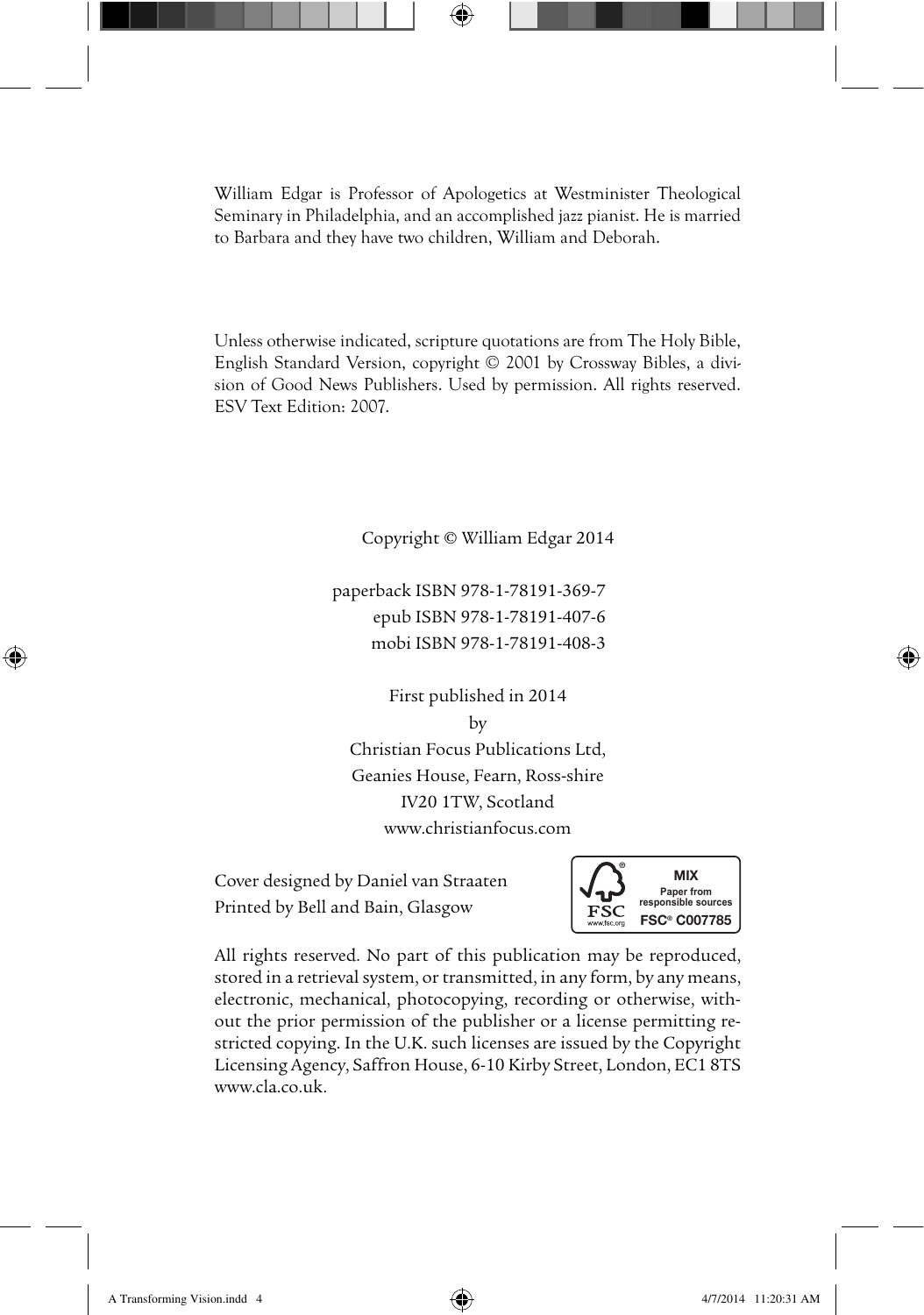# **Contents**

 $\bigoplus$ 

|   | Preface                                                                         |     |
|---|---------------------------------------------------------------------------------|-----|
|   | Introduction<br>9                                                               |     |
|   | 1 Why Pray at All?<br>15                                                        |     |
|   | 2 The Setting for the Lord's Prayer<br>37                                       |     |
| 3 | Prayer and the Coming Kingdom<br>51                                             |     |
| 4 | Our Father Who Art in Heaven,<br>Hallowed Be Thy Name<br>69                     |     |
|   | 5 Thy Kingdom Come, Thy Will Be Done,<br>on Earth as It Is in Heaven<br>89      |     |
|   | 6 Give Us this Day Our Daily Bread<br>115                                       |     |
|   | 7 And Forgive Us Our Debts<br>as We Forgive Our Debtors<br>141                  |     |
| 8 | Lead Us not into Temptation<br>but Deliver Us from Evil<br>165                  |     |
| 9 | For Thine Is the Kingdom and the Power<br>and the Glory, Forever and Ever, Amen | 185 |

 $\bigoplus$ 

 $\bigoplus$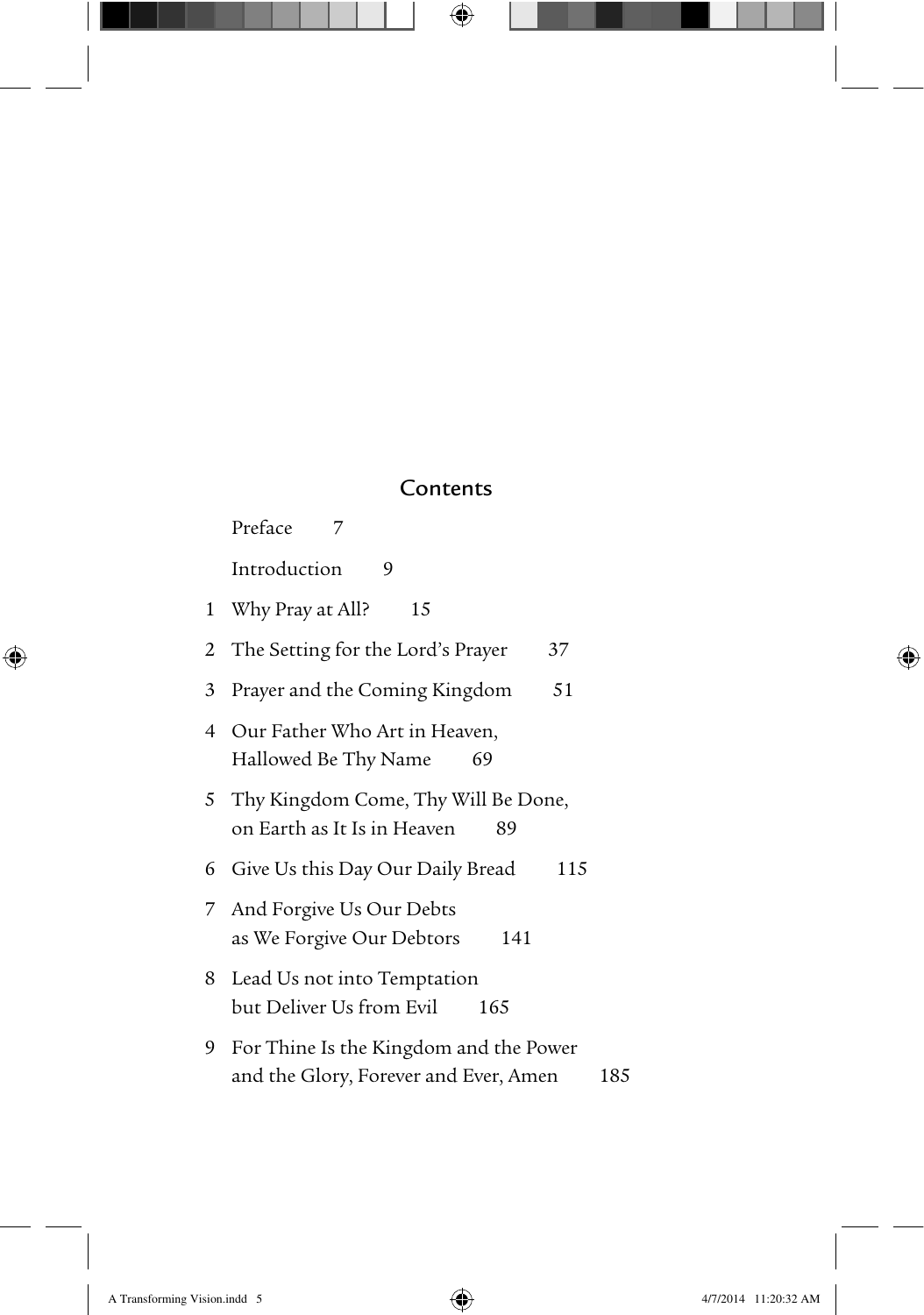# 1

⊕

# Why Pray at All?

Prayer is an engine wieldable by every believer, mightier than all the embattled artillery of hell. Never out of season, nor to be deemed a drudgery, it is to be plied indefatigable, with a compass coextensive with the church universal. (E. K. Simpson & F. F. Bruce)

# Guilt

⊕

Prayer is not often thought of as carrying a major philosophy of life. Most people consider prayer to be connected with worship, and making requests to God. And so it is. Or, they consider prayer is what you do early in the morning, before meals and just before going to bed. And so it should be. Prayer in this sense is a habit, a good one. But few of us live the entire reality of prayer. Few of us are in such regular conversation with God. For many of us prayer is like the bread on each side of a sandwich. It is like getting dressed each day. Prayer is like punctuation. For the Lord Jesus and the heroes found in the Bible, as we shall see, prayer is far, far more.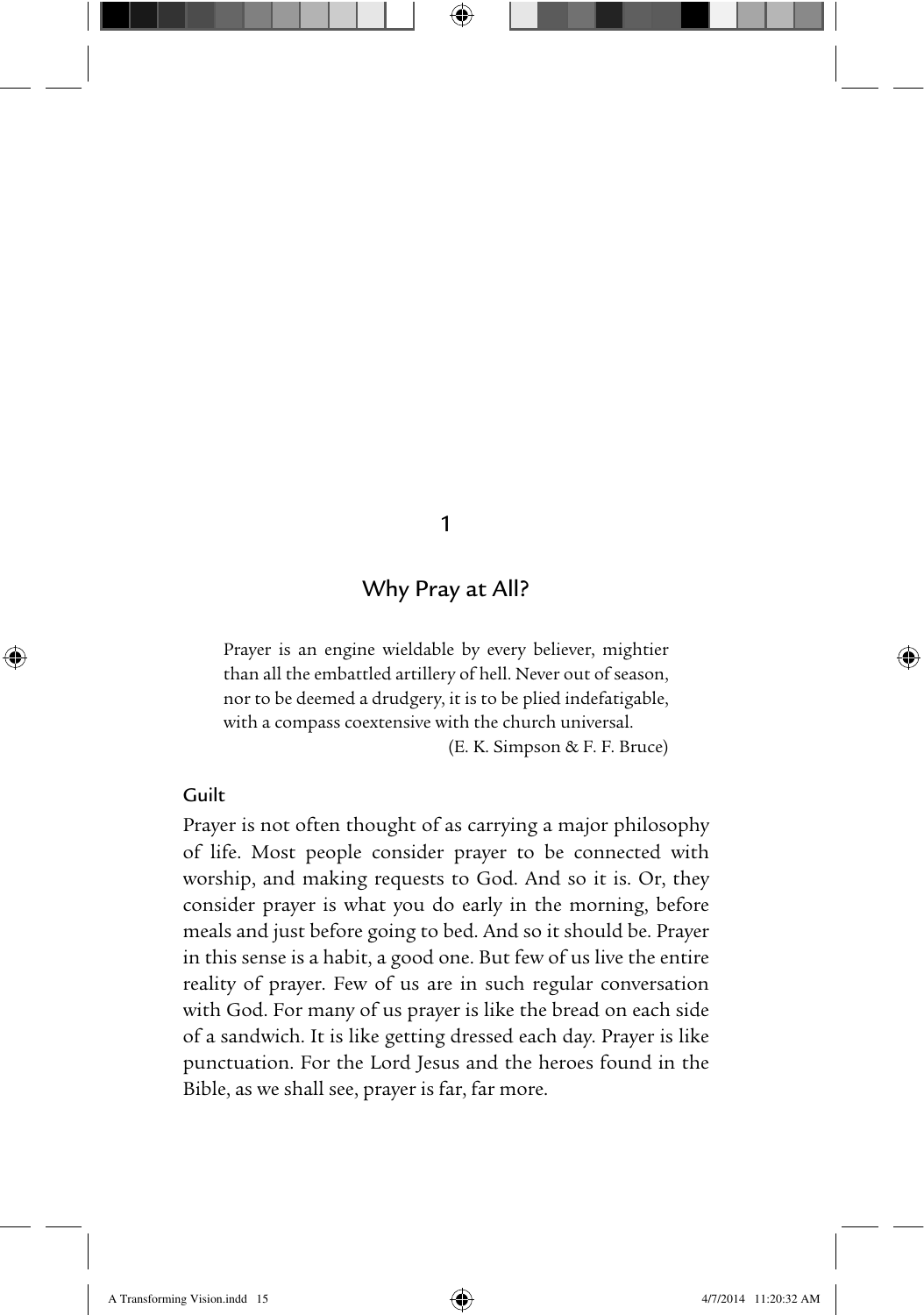To be honest, the first reaction many of us have to the subject of prayer is guilt. Robert Murray McCheyne once said, 'You wish to humble a man? Ask him about his prayer life.' Very few of us pray as we should, whether in quantity or in quality. Yes, we make new resolutions from time to time to pray more, especially after something has prompted us: a crisis, a feeling of emptiness, a good book or sermon on prayer, observing a praying person, either from the past or in our present experience. But then the good intentions fade away and we are back into the busyness of living. Guilt! We have heard that Martin Luther prayed a good deal first thing in the morning, but when a really busy day was ahead of him, he got up even earlier to pray even more. Guilt! We may have read biographies of George Whitefield, in which we learn how he read God's Word on his knees and prayed over portions of it for hours on end. Guilt! Perhaps we are familiar with St. Teresa of Avila's nine grades of prayer: vocal, meditation, affective, simple, etc. Guilt! Or we may have paused over some of the extensive prayers recorded in Scripture. Think of Solomon's prayer at the dedication of the temple requiring 50 verses in 1 Kings 8, which we suspect was just a brief summary. Or, those wideranging Psalms which qualify as prayers. And, even though he railed against the long prayers of the Pharisees, Jesus himself prayed extensively. 'And rising very early in the morning, while it was yet dark, he departed and went to a desolate place, and there he prayed' (Mark 1:35). Guilt!

Guilt is not particularly productive nor constructive. It may provide an initial prodding, but then we need to move on to something not only positive but lasting. How can we find such a way? The answer is really quite simple. Not easy, but simple. If our prayer life is less than it should be, then likely it has little to do with discipline or method. Those are helpful, but they are beside the main problem. What is the main problem? Simply, our view of God is less than it should be. The greater our God, the more significant will be our prayer life. Put differently, it's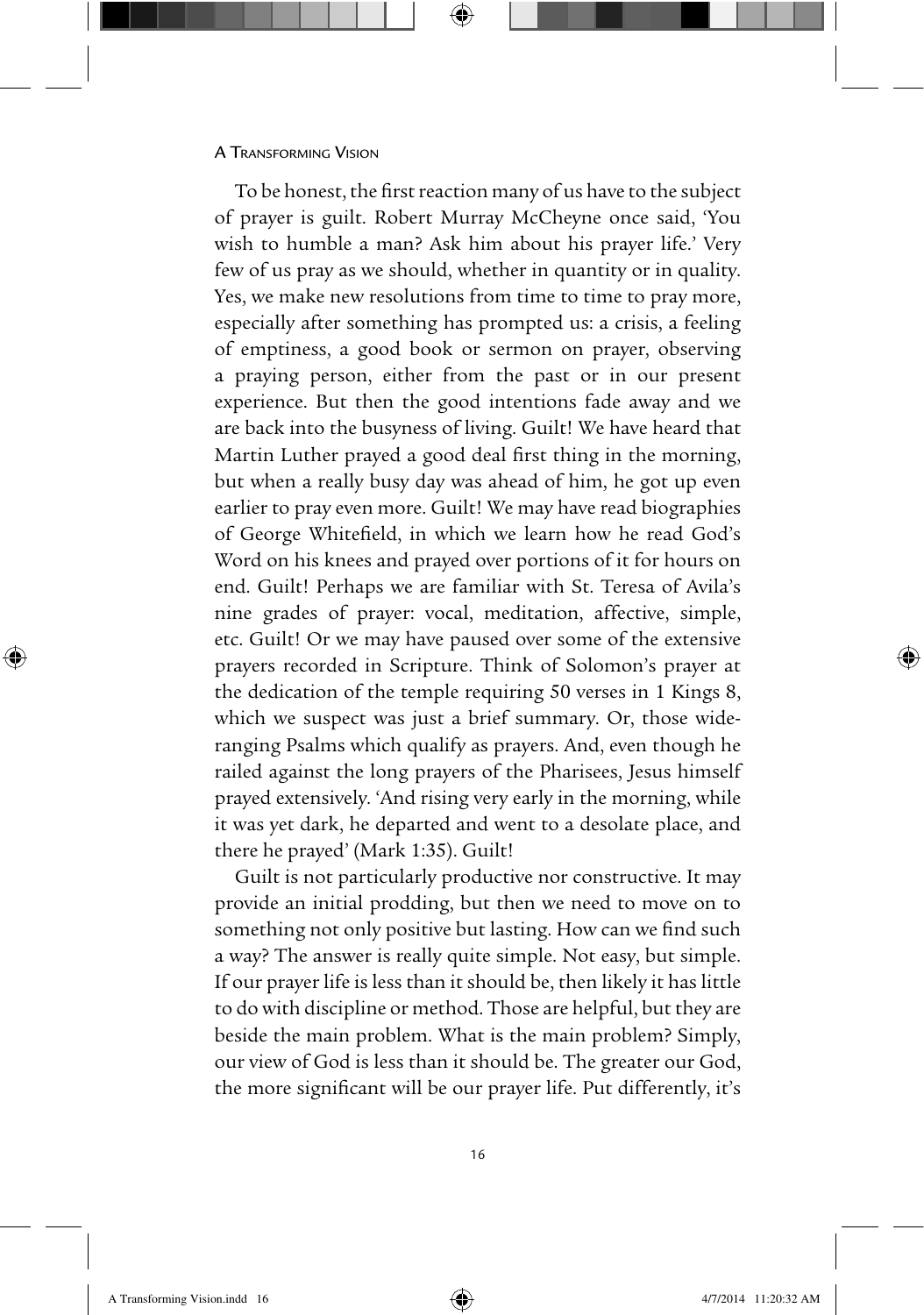all about our worldview, our vision. 'Prayer presupposes faith,' as the great French sociologist Jacques Ellul explains in his book on prayer. 'To raise the problem of prayer, of the difficulty of praying, etc., is in reality to raise the problem of faith in the contemporary world… Prayer is a mirror in which we are called to contemplate our spiritual state.'1

Two trends, particularly in the West, militate against a productive prayer life. The first is secularization. That word is loaded, and here is not the place to explore the concept as it deserves. Simply put, secularization means the functional absence of God in our lives. One legacy of the Enlightenment, though not the only one, is to believe we only need our unaided reason to function in life. If there is a God, he is in the gaps. Secularization means to think and live as though he were not really a significant factor, either intellectually or in practice.<sup>2</sup>

Before he became such a powerful voice into the twentieth century, Francis Schaeffer made a crucial discovery. He asked his wife, Edith, a haunting question: 'What if we woke up one morning and found our Bibles changed? What if God himself had removed everything in it about the Holy Spirit and prayer? What real difference would it make in our lives?' Precious little, they decided. The Schaeffers then resolved to live and act in the reality of God's presence. Indeed, the concept of *reality* is found everywhere in the Schaeffers' discourses and writings. Francis Schaeffer often referred to what he called the 'two chairs.' Christians can sit either in the 'chair of unfaith' or the 'chair of faith.' Being in the first chair does not mean you are an unbeliever, but that you do not operate in the light of the reality of the supernatural. In the chair of faith, you recognize the full reality of the supernatural world. You could be like the

<sup>&</sup>lt;sup>1</sup> Jacques Ellul, *Prayer and Modern Man*, New York: Seabury Press, 1970, Introduction. [http://www.christinyou.net/pages/jacquesellul.html].

<sup>&</sup>lt;sup>2</sup> The full story of secularization is rather more complicated. See Steve Bruce, *Secularization*, New York: Oxford University Press, 2011.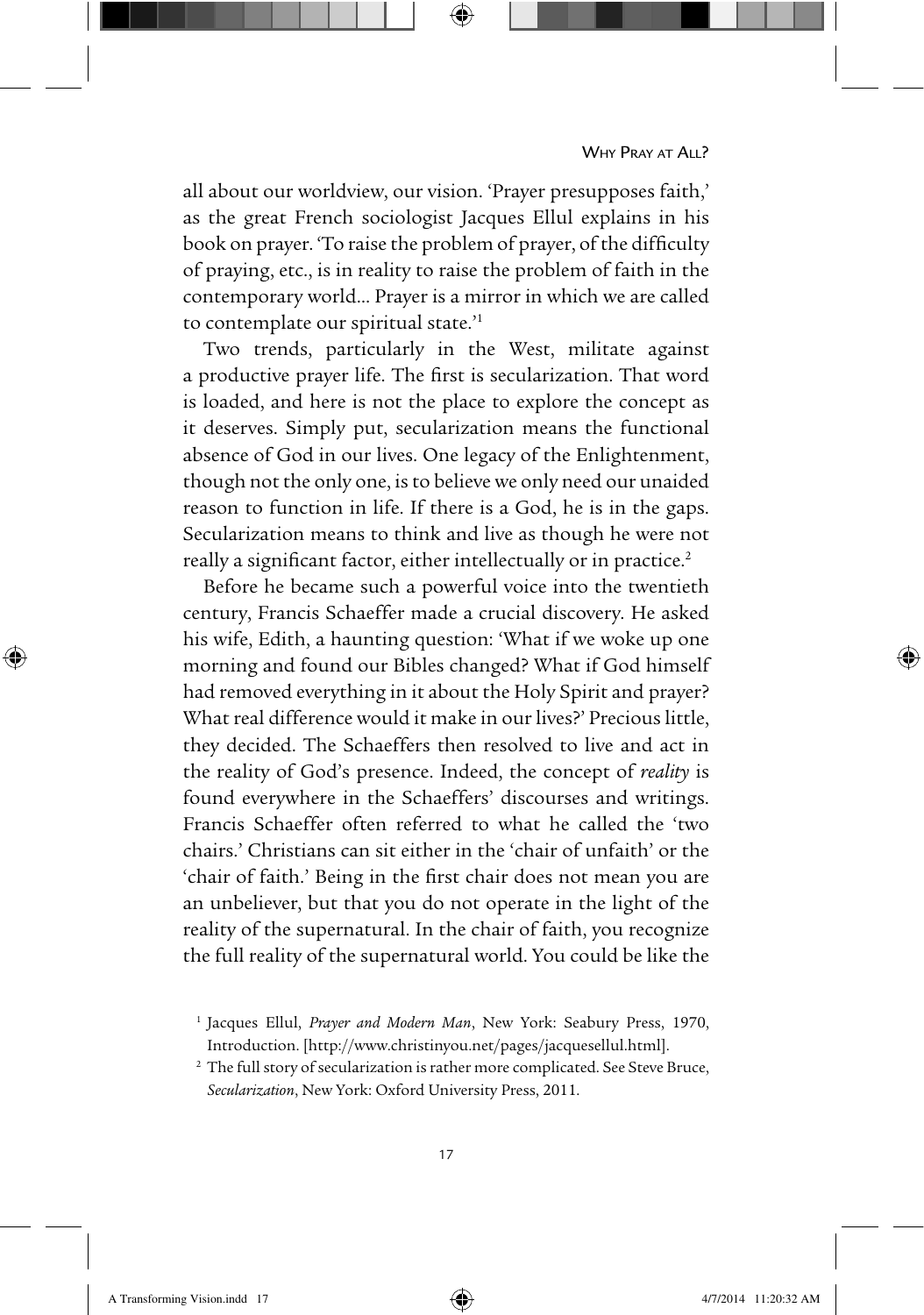apostle Paul who had visited the 'third heaven' (2 Cor. 12:1–5). There he heard things that cannot be told (v. 4). Schaeffer asks us to imagine coming back down and seeing the world with new eyes. Living, then, in the chair of faith, prayer life will be greatly enhanced.3

⊕

The second trend is simply busyness. Although we only have ourselves to blame, the world demands more and more of our time for things that are means, not ends. How many of us are bound to various electronic leashes? Ask yourself, what did you do with your time prior to emails and texting? As most people do, I own a mobile phone. I even have an iPad. These devices are of course marvelously useful. But whereas I might have read a book, or talked to a real person, I now tend to send messages. I communicate rather than commune. I text rather than talk. And I notice myself being less and less patient with ordinary tasks, such as driving to the market, waiting for a letter, even walking through a museum. As Blaise Pascal told his seventeenth century readers, 'When all is equally agitated, nothing appears to be agitated, as in a ship. When all tend to debauchery, none appears to do so. He who stops draws attention to the excess of others, like a fixed point.<sup>24</sup>

In such an atmosphere prayer is necessarily diminished. You simply cannot (and should not) *text* the Lord God. Prayer takes thought, and it takes time. Praying slowly and carefully can only be cultivated when we make time for doing it. Finding the time is more than a matter of getting up earlier, or making lists and carefully going through them. That may have to happen. But something more radical is needed. We will have to change our lifestyle so that such times for meditation are not just fit-

<sup>3</sup> See, for example, Francis A. Schaeffer, *Death in the City*, Wheaton: Crossway, 2002, 139–158. It is important to stress, as we will in a later chapter, that Schaeffer is not encouraging an unbiblical fascination with the supernatural, but is inviting us to take invisible forces, most of all God himself, seriously.

<sup>4</sup>  *Pensées*, 382.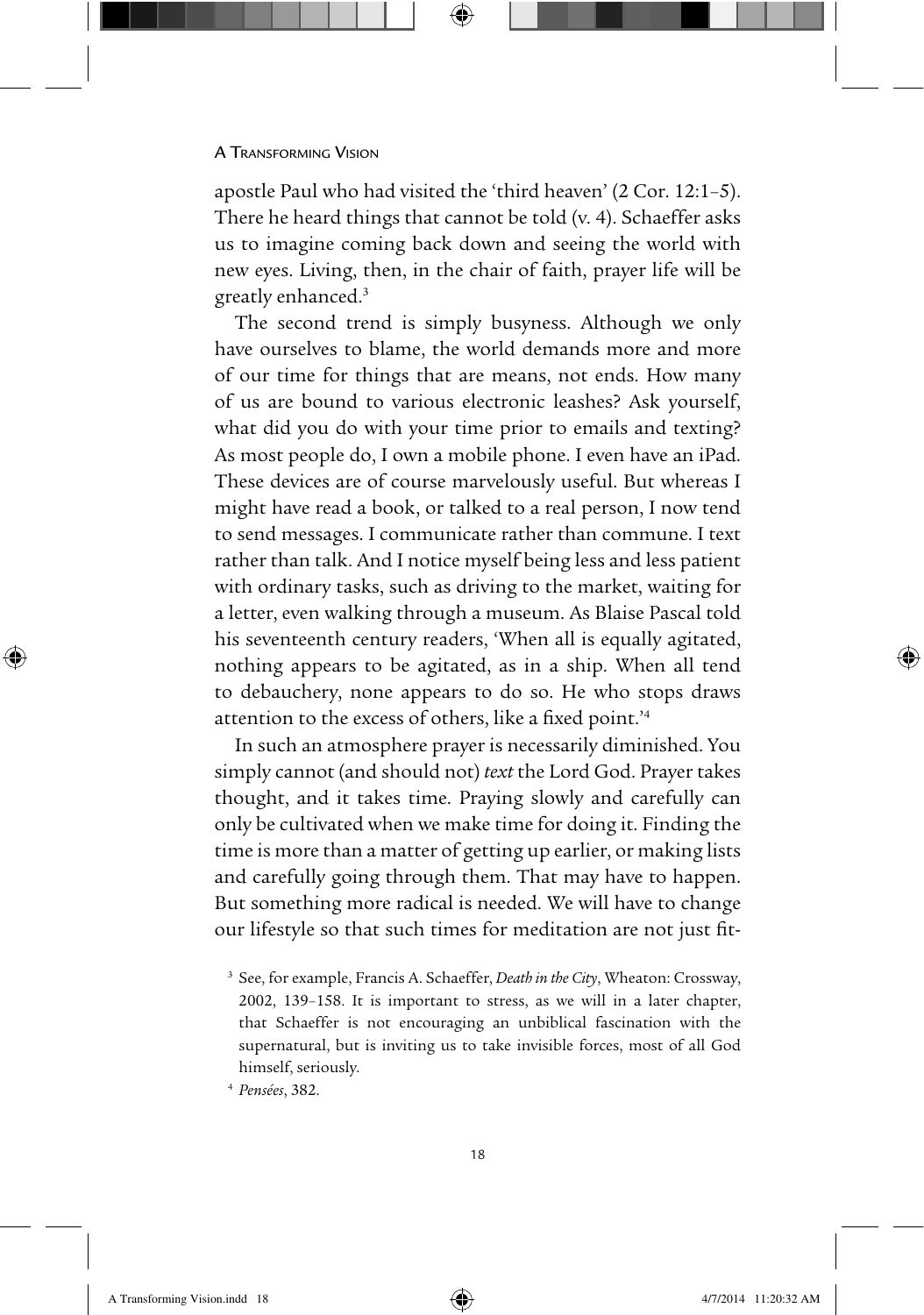in, but are natural. Consider the ten commandments as guides for the Christian life. None of these commandments, rightly understood, are push-button. They can be accomplished externally, but that is not the point. Not committing murder, adultery or theft is far more than refraining from pulling the trigger, going to bed with the wrong person or embezzling funds. No, these 'rules' are guidelines for an entire way of life. They speak to our hearts. We need to be retrained in order to develop love and respect for our friends to the point where we are doing far more than avoiding maligning, cheating or ripping them off. Instead, we are enjoined to cultivate such a deep respect, such esteem and reverence for our neighbors, that we could not imagine taking advantage of them. Well, the same can be said for prayer. We don't just pray out of duty, resigning ourselves to God's command to pray. Instead, we should cultivate a love for conversing with the living God, the Lord who is ready to hear, and we should long for those times when we can speak our deepest thoughts to him. We ought to relish time for prayer, publically and privately, and feel frustrated when they are not abundant. Prayer, like matters of moral comportment, is a lifestyle issue.

And it takes an entire life to learn them. Apparently, after an astonishing concert, a fawning fan approached the great pianist Ignacy Paderewski, and told him, 'I would give my whole life to play the piano like you.' To which he answered, 'And that, dear friend, is exactly what it would take.' Most of us could not approach Paderewski's music after several lifetimes. But the point is, developing a habit, such as prayer, is a matter of a life commitment.

# The first principle of prayer

Let us break down the components of prayer. First of all, it is we who pray. This may seem obvious. There is no coin to insert, no mouse to click, and no requisite spiritual posture to guarantee good praying. God does not pray in our stead. *We* pray. So,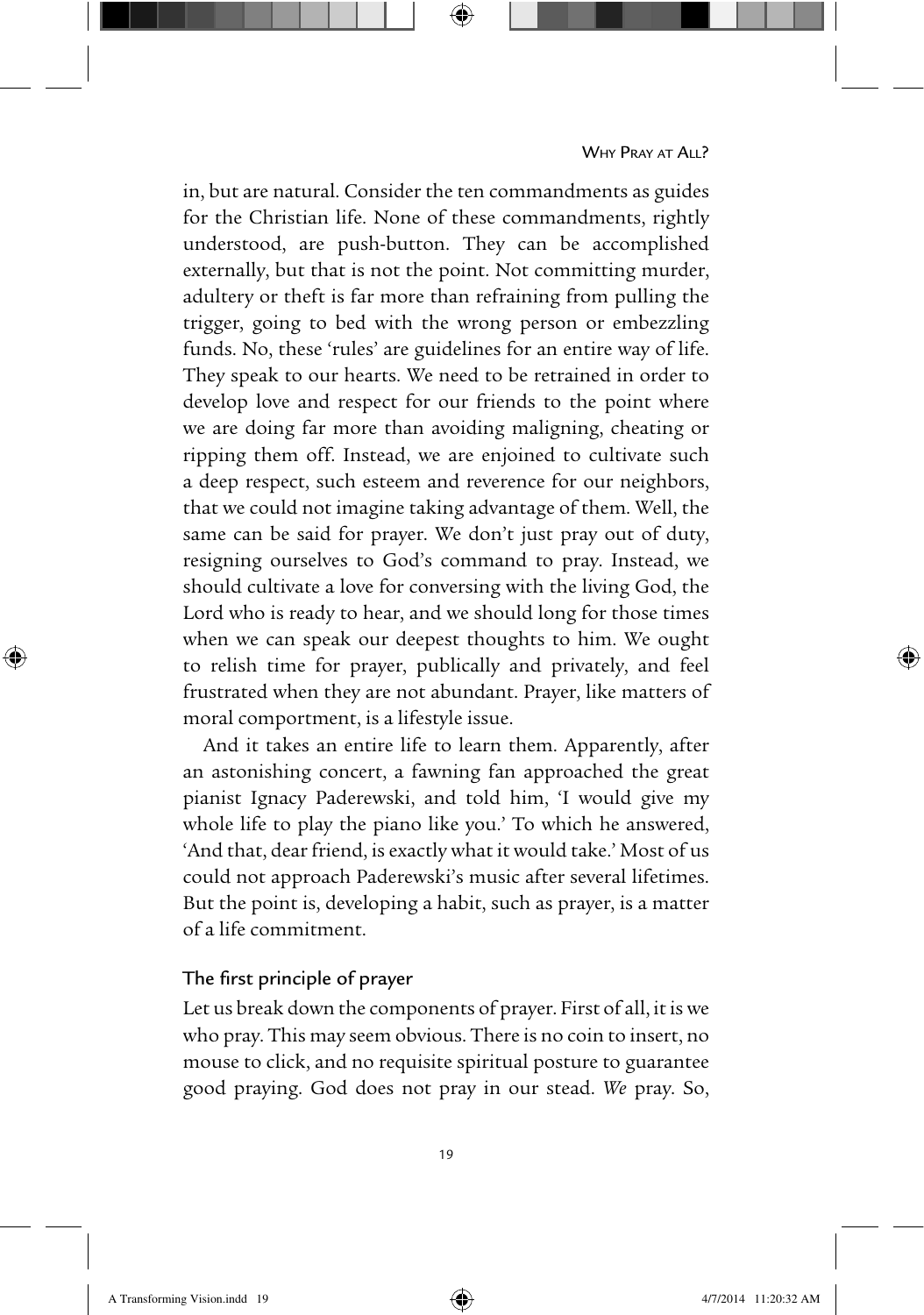then what is prayer, considering the one who prays? Put one way, prayer is intercession. Human beings may intercede for one another. Lawyers intercede before the judge. Parents plead on behalf of their children. Similarly, praying to the Lord is to make intercession (1 Sam. 2:5; Isa. 59:16; Jer. 27:18). We even coin the term, 'intercessory prayer.' The word generally means to plead, or to liaise.

At the same time, prayer is not just any intercession. Prayer is the elevation of the soul to God. As Jean-Rodolphe Ostervald, pastor of the French church in Basel in the late seventeenth century, tells us about the nature of prayer in his marvelous book of daily devotions, 'King David says it best in Psalm 25:1, "To you, O Lord, I lift up my soul".' Ostervald reckons we learn about three aspects of prayer from these simple words. (1) Prayer must originate in our soul or in the heart, not merely on our lips. (2) Prayer must be addressed to the Lord, the true God, the only one able to hear us. (3) David's expression underscores the zeal, the ardor, the sincerity with which we must pray.<sup>5</sup>

Everything hinges on our attitude in praying. In a word, we want to pray in faith. Behind a healthy faith stands a healthy view of the world. Here is where our counter-cultural apologetics comes into play. An amusing story in the Book of Acts (12:1–19) illustrates how prayer can become perfunctory or routine. The apostle Peter had been locked up in a tight security prison for having preached the gospel. The church was earnestly praying for him. The night before his trial an angel came to the prison, woke Peter up, and guided him to the exit, as his chains miraculously fell off. The liberated Peter went to Mary's house and knocked on the door. There a prayer meeting was going on… for him! Rhoda, the house servant, went to answer, and recognized Peter's voice. In her joy she went back inside and proclaimed to the gathered group that he was free. They didn't believe her. 'You are out of your mind,' they told

20

<sup>5</sup> Jean-Rodolphe Ostervald, *La nourriture de l'âme*, Montbéliard: H. Barbier, 1766, 7.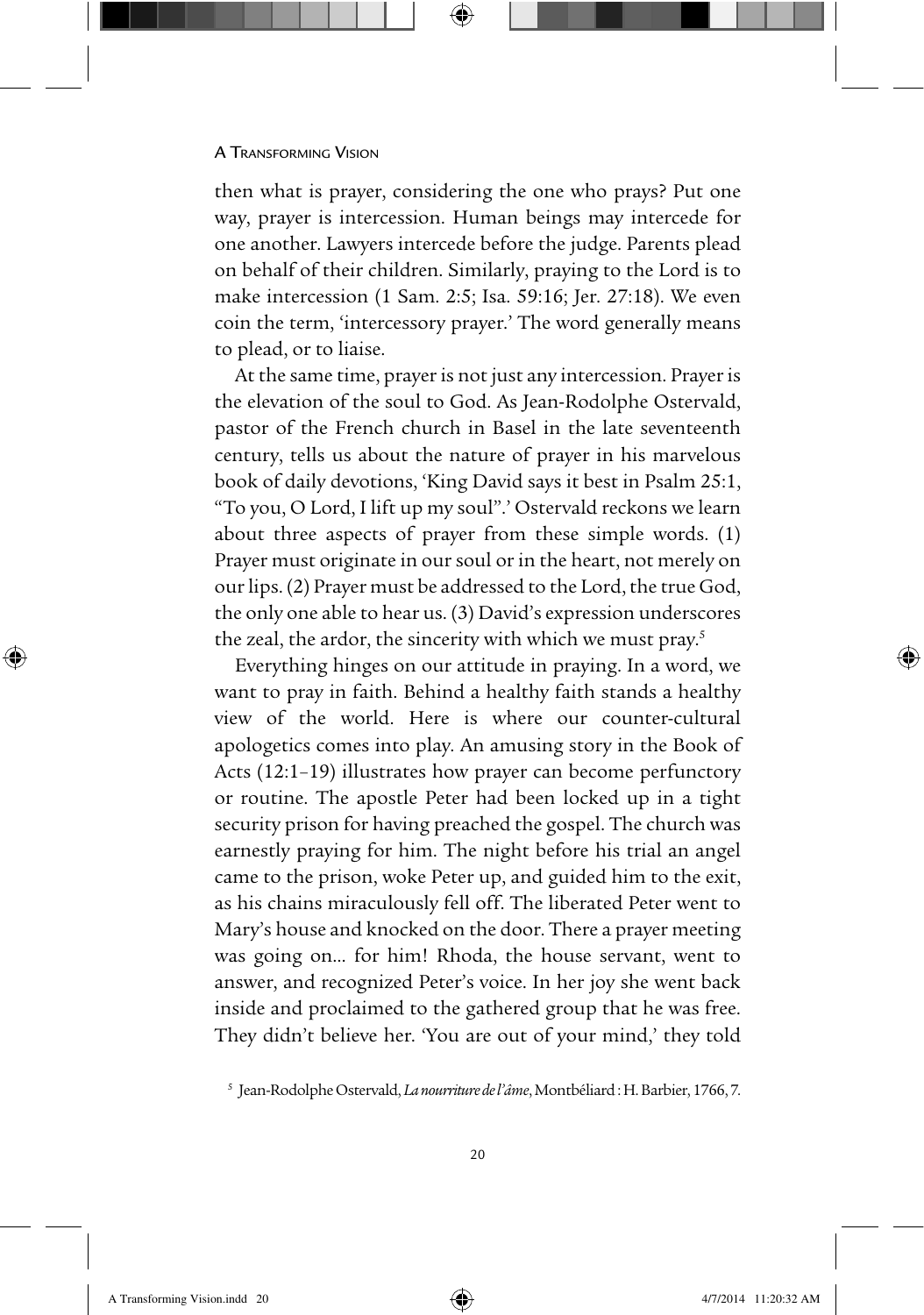her. It can't be true. He kept knocking. Finally they opened the door, and sure enough, it was Peter. What was happening here? They were saying, in effect, 'you can't be Peter, we've been praying for your release, but we know it is not likely to happen.'

The story is amusing but also convicting. How often do we pray for things, resigned that nothing much will happen? We assume nothing is going to change. Instead of believing in the living God for whom nothing is impossible, we have become functional fatalists. Perhaps, we believe, some force may govern events without much real care for our needs. The end of a war? Unrealistic. A hostile relative? He will never change. One of our French friends once told us that France would never respond to the gospel today. Astonished, we asked him how he knew that. His answer was, they have had their chance. When? At the Reformation. They started to respond but then turned their backs on the gospel, so God gave up on them.<sup>6</sup> Our friend had resigned himself to a world of no real change. He had forgotten that God does not rule as a grudging head of state, weary of his people. He does not give us just one chance, and then wash his hands. As long as the end of the world has not yet come, all people everywhere may still repent (Acts 17:30).

The same sentiment is behind the (musically beautiful) hymn, by James Lowell, 'Once to Every Man and Nation.' He wrote it in 1845, to protest America's war with Mexico.

Once to every man and nation, comes the moment to decide, In the strife of truth with falsehood, for the good or evil side; Some great cause, some great decision, offering each the bloom or blight, And the choice goes by forever, 'twixt that darkness and that light.

6 The historical point, whether or how much French Protestants brought on the persecution themselves, is highly disputed.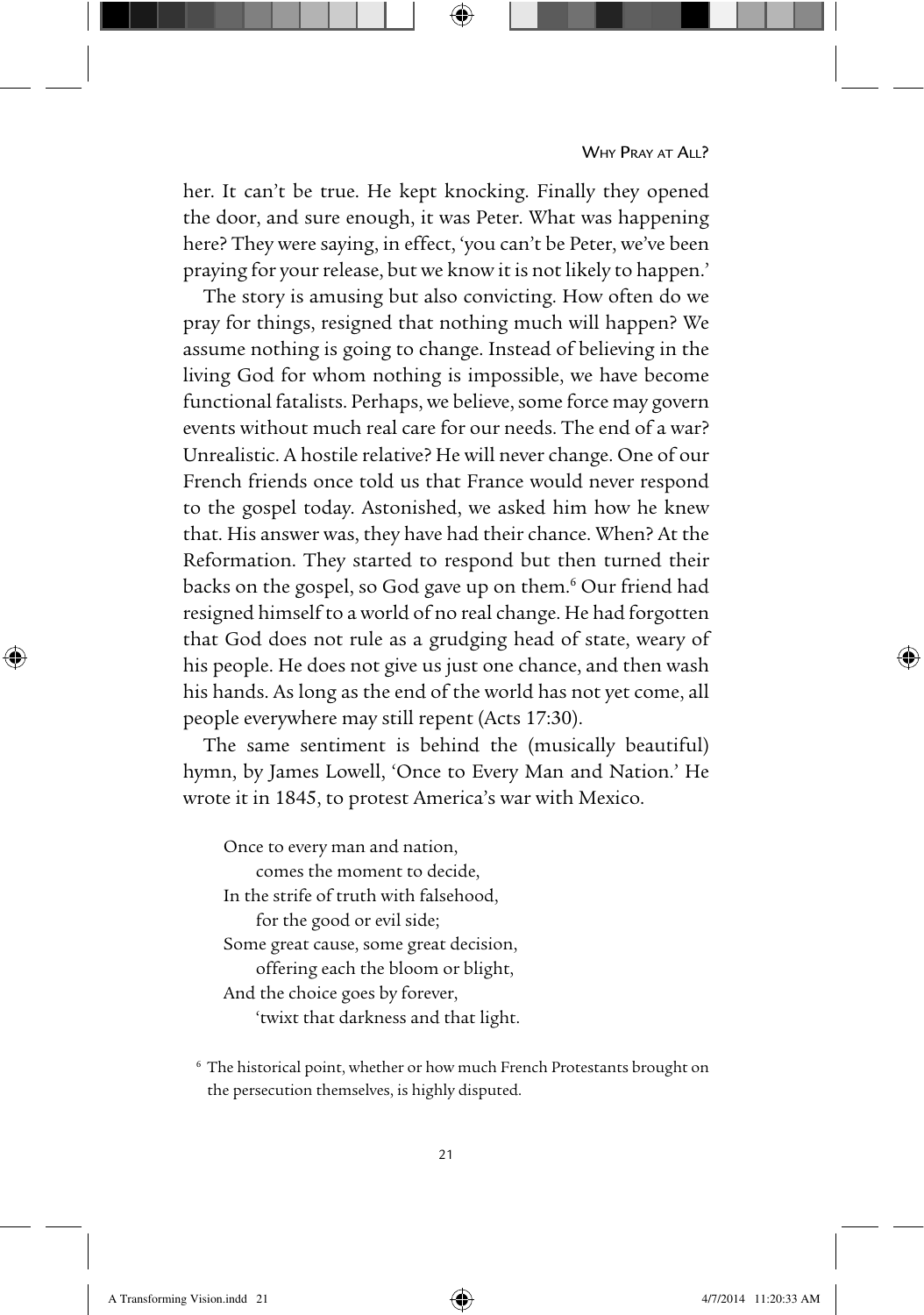Not very good poetry, the hymn goes on to plead for us to pursue the truth, no matter how costly. In all, these words are quite man-centered. Why only once? Why does the power to offer bloom or blight reside in humanity? The hymn is close to fatalism: once we make the wrong choice, we're locked-in.

In contrast, the biblical view informs us that we have a merciful God, always ready to hear us and shed his grace upon us.

The Lord is merciful and gracious,

 Slow to anger and abounding in steadfast love. He will not always chide,

Nor will he keep his anger forever.

He does not deal with us according to our sins, Nor repay us according to our iniquities…

As a father shows compassion to his children,

 So the Lord shows compassion on those who fear him (Ps. 103:8–10, 13).

This Psalm is truly God-centered, though without minimizing human responsibility. Indeed, it is when we have a proper fear of God, and a confidence in his love, prayer begins to take on far more reality than any fatalism can explain. We need to make it clear that our prayers are effective not because of anything in the formulation, or even in the thoughts of our hearts, but because we have a merciful God, who gives us a first chance, a second chance, a third, fourth and on to the next time we cry out to him.

We might note with some interest how Paul appeals to us to pray in Ephesians 6. He uses the wonderful image of the soldier taking up the whole armor of God against rulers and spiritual forces, which has inspired many a preacher and many a storyteller: the belt of truth, the breastplate of righteousness, the shoes of the gospel, the shield of faith, the helmet of salvation, and the sword of the Spirit are the indispensible protective covering for the believer doing battle with the enemies of the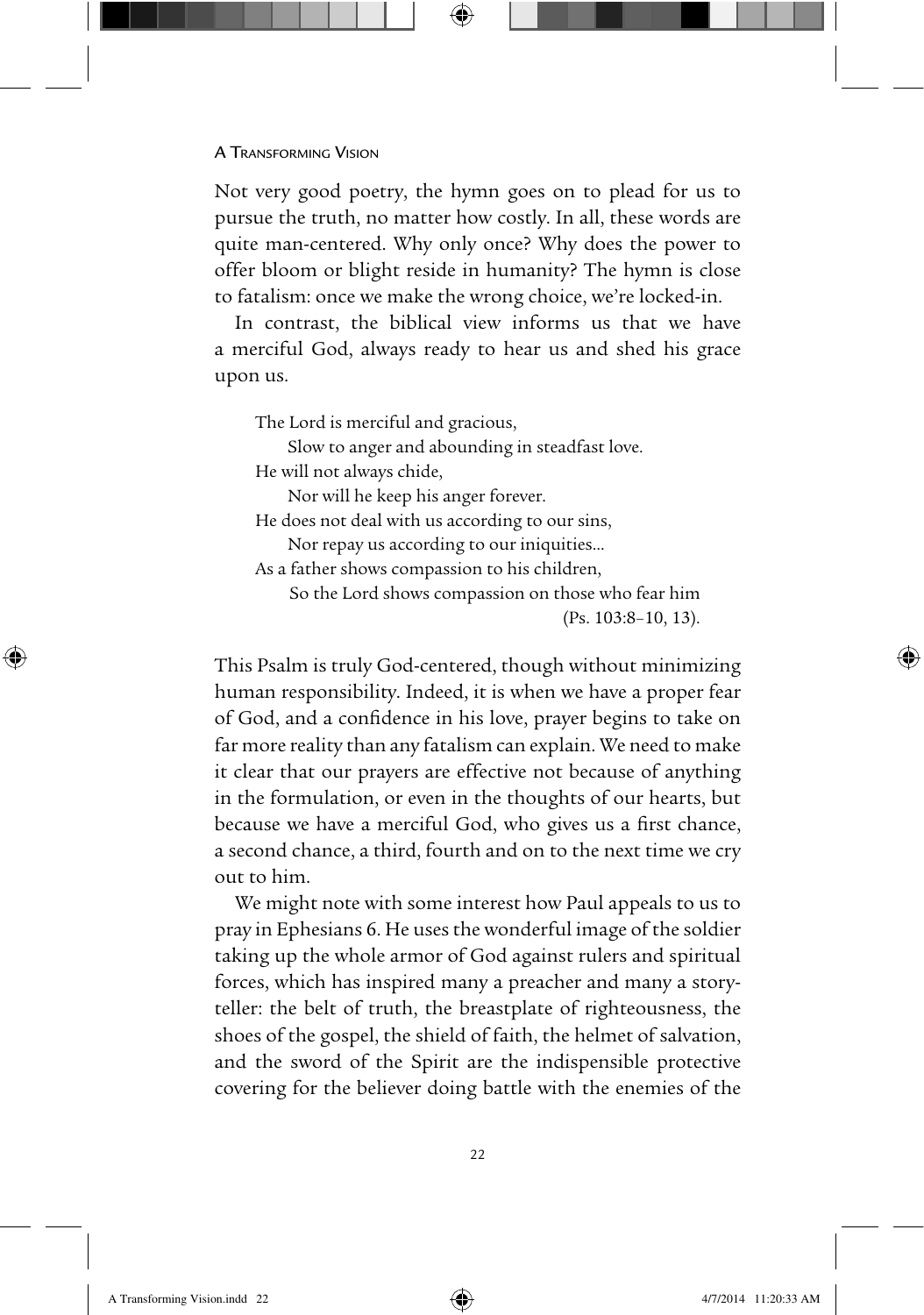kingdom (Eph. 6:13-17). But it is significant, is it not, that prayer is not among the portions of the armor? One of the reasons is surely that prayer is so important, it is not on the list, but treated separately. More than these accoutrements, prayer is simply fundamental: 'praying at all times in the Spirit, with all prayer and supplication for all the saints, and also for me…' (Eph. 6:18).

Thus, prayer is intercession. It is we who pray, not God praying for us. Yet our earthly intercession only makes sense if the God to whom we pray is ready to listen, full of mercy and grace.

# Three powerful intercessors

So, prayer is lifting up the soul. We pray. It is our intercession. Yet, according to the Christian worldview, we are not alone as intercessors. Indeed, what allows our prayers to be effective is not primarily our human agency, important though that may be. Rather it is the intercession of God, the Holy Trinity. Though one in essence, our God exists in three separate Persons. Their purpose, while united, is also expressed through each of the Persons in a particular way. God the Father cares about the needs of his people. God the Son opens up the way into his heavenly presence. And God the Holy Spirit applies all of the Lord's grace to every area of our lives, particularly to efficacy in prayer.

(1) God the Father. Thus we can understand something of the relation of our human, earthly intercession, with God's heavenly intercession. God the Father is the holy judge of the universe. But he is also infinitely gracious and merciful. What matters to us also matters to God. So we come confidently to him. We come as advocates, interceding on behalf of people or concerns. At the same time, our concerns become the Father's concerns. To illustrate the need to intercede with perseverance in the face of a God who cares about us, Jesus told the story of the importunate widow (Luke 18:1–8). Though the judge in this story was hard-hearted, the woman kept coming to him,

23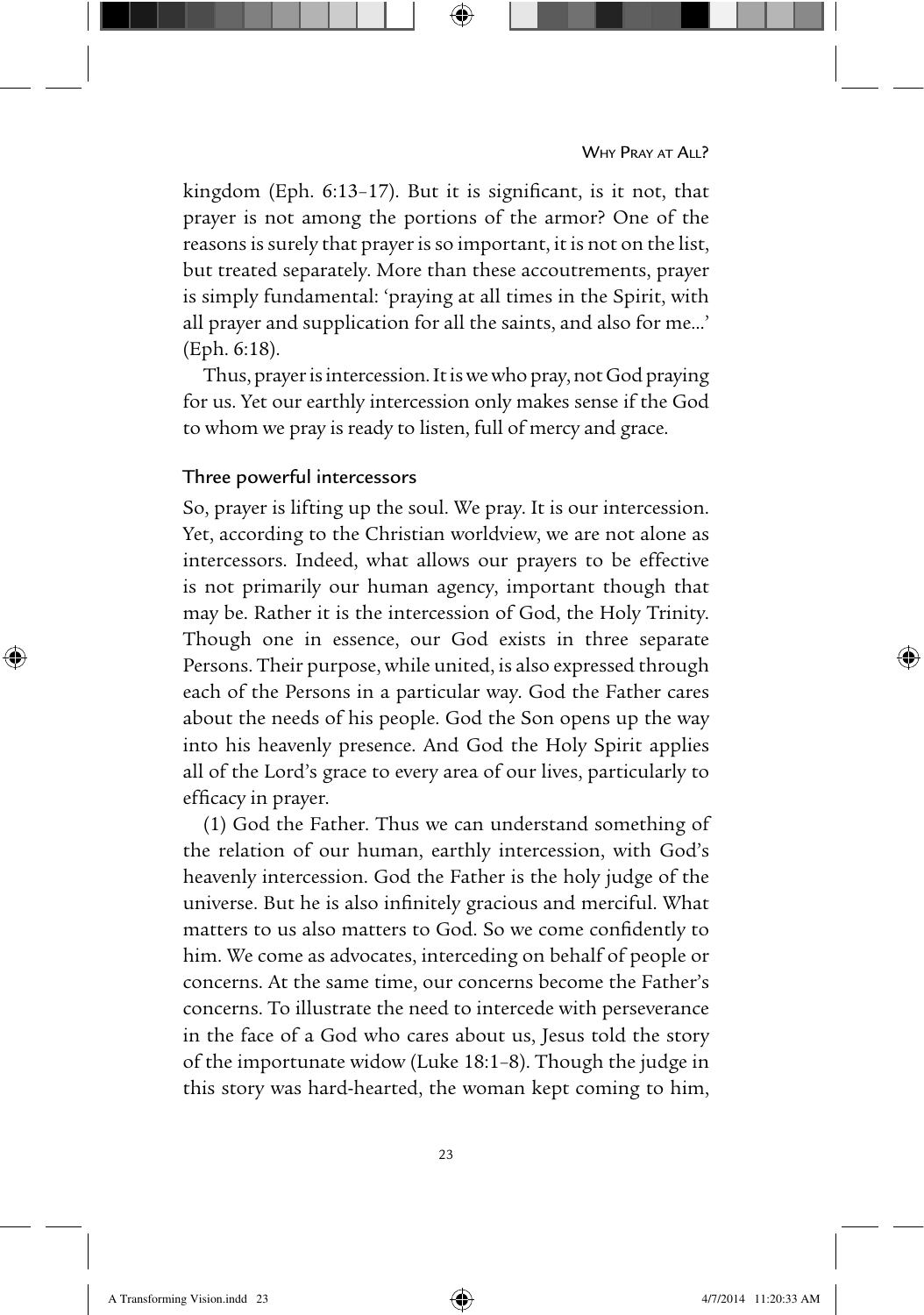insisting that he hear her case. Finally he responded, weary of her pleas. God, Jesus taught, is far more responsive than a sedentary judge. He is a Father. He cares for his people. He will come just when it is right, without undue delay, because he hears their cry, day and night. If human magistrates need to be prodded to rescue widows, God is particularly sensitive to the plight of widows, orphans and aliens, as he tells us repeatedly in his Word. When our prayers are perfunctory, that would be for one of two reasons. Perhaps we have ceased caring for our cause. Or, worse, it could be because we have ceased believing God really wants to respond.

⊕

We often have a vision of God as a fitful tyrant. Certainly he is a judge and it is proper to fear him with reverence. But the Bible describes him as a Father, one who is generous with his children. The preacher and theologian Sinclair Ferguson likes to say God saves, not reluctantly, but relentlessly. Indeed, Jesus told his disciples that if even earthly fathers who are sinners know how to give good gifts to his children, how much more will the heavenly Father give us the very best. Luke records it this way: 'If you then, who are evil, know how to give good gifts to your children, how much more will the heavenly Father give the Holy Spirit to those who ask him! (Luke 11:13). God rewards those who seek him (Heb. 11:6); he is just that kind of God. So God himself is our intercessor. But there is more to it than simply that.

(2) God the Son. Gloriously, God the Son has become our major access to God. The Son became a man, and opened the way for our entrance into God's presence. The entire Old Testament tells of the way God came down to earth in order to bring his people into his presence. Various images help explain this journey. The people were to build a temple for the Lord to dwell in, a place where he could meet with them. Going up to Jerusalem on special occasions was a joyful parade, leading to Mount Zion and then to the temple. The people sang the Songs of Ascent (Psalms 120–134) as they marched.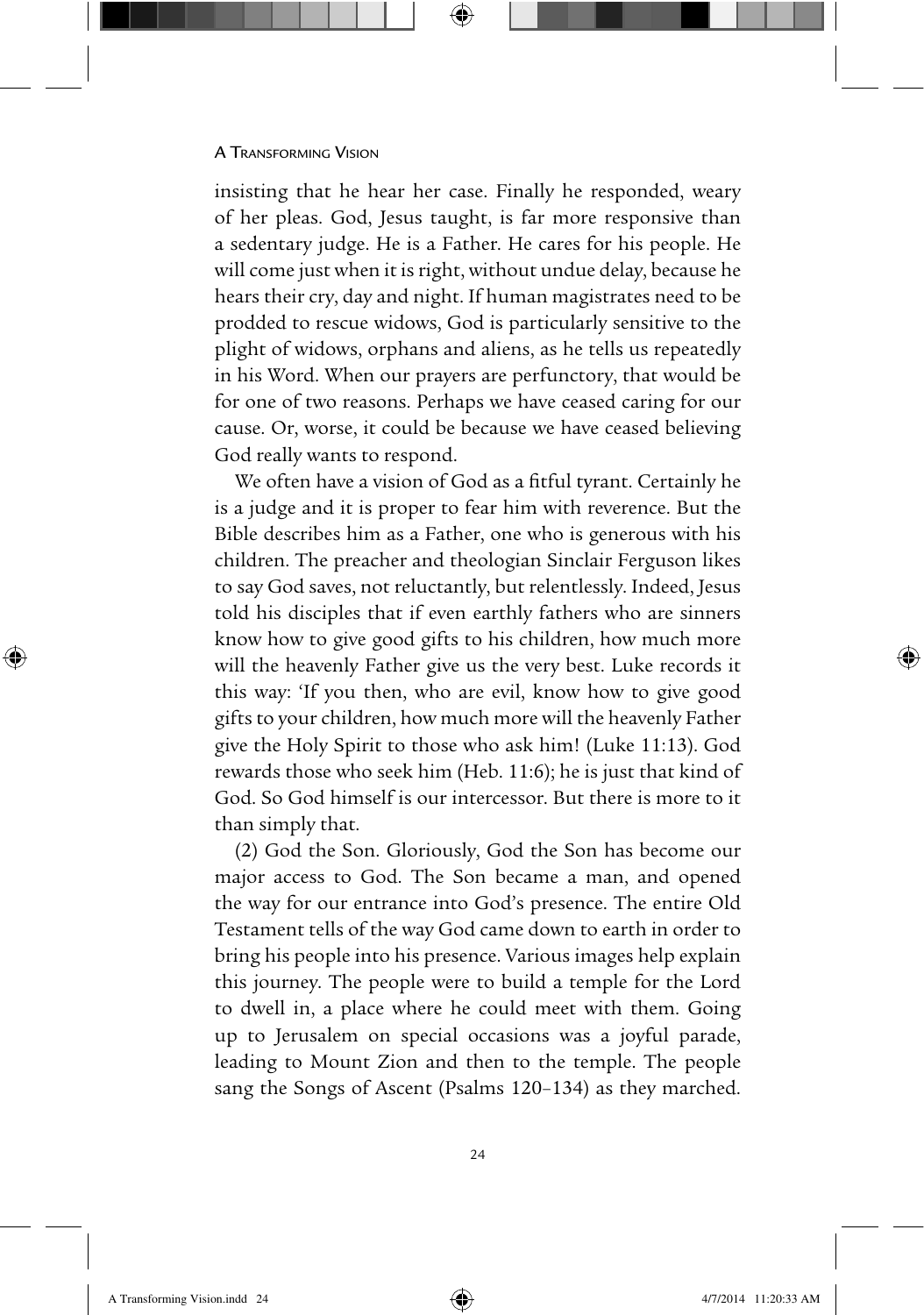The problem when they arrived is that no one could enter the most holy place inside. The high priest could, but only once a year, having performed a blood sacrifice for himself and for the people. The final fulfillment of this picture is Jesus Christ, who entered Jerusalem in triumph, on a colt, with the crowds singing from Psalm 118. Then he was put to death, rising from the dead on the first Easter Sunday.

Now Jesus is our true high priest. As the Book of Hebrews argues forcefully, Jesus not only went into the holy of holies, but gave us access to the throne of grace (Heb. 4:14; 9:11–14). Because he suffered so, he understands us. He sympathizes. He makes propitiation for us (Heb. 2:17–18). Because of his once and for all death on Calvary's cross, this propitiation applies in the present. He is our advocate with the Father and the propitiation for our sins (1 John 2:1–2). The Father always hears him, not only because he is his eternal Son, but because he perfectly obeyed him in his life and death on earth (Heb. 5:8–10). He did this all for us, his beloved people. In what we call the 'High Priestly Prayer,' recorded in John 17, Jesus prays to the Father and makes all of these connections. He asked for his people, reminding the Father that he perfectly accomplished all that was required of him. Now that he is about to depart the world, through death, he entrusts his people to the Father's care. And the Father is delighted to answer him. Indeed, the whole purpose of the Son's incarnation, of his death and resurrection, was to give us access to God's grace (Rom. 5:2). And this open door makes the success of our prayers assured. And there is still more to it than even this wonderful truth.

(3) God the Holy Spirit. As if this provision were not enough, the third Person of the Trinity is also here to intercede for us. If the Father is the one who welcomes us, and if Christ is our heavenly advocate, we also have an earthly one, the Spirit of God. John extensively records the last teachings of Christ to his disciples in what we know as the Upper Room Discourse (John 13–17). Here Jesus promised the disciples that when

25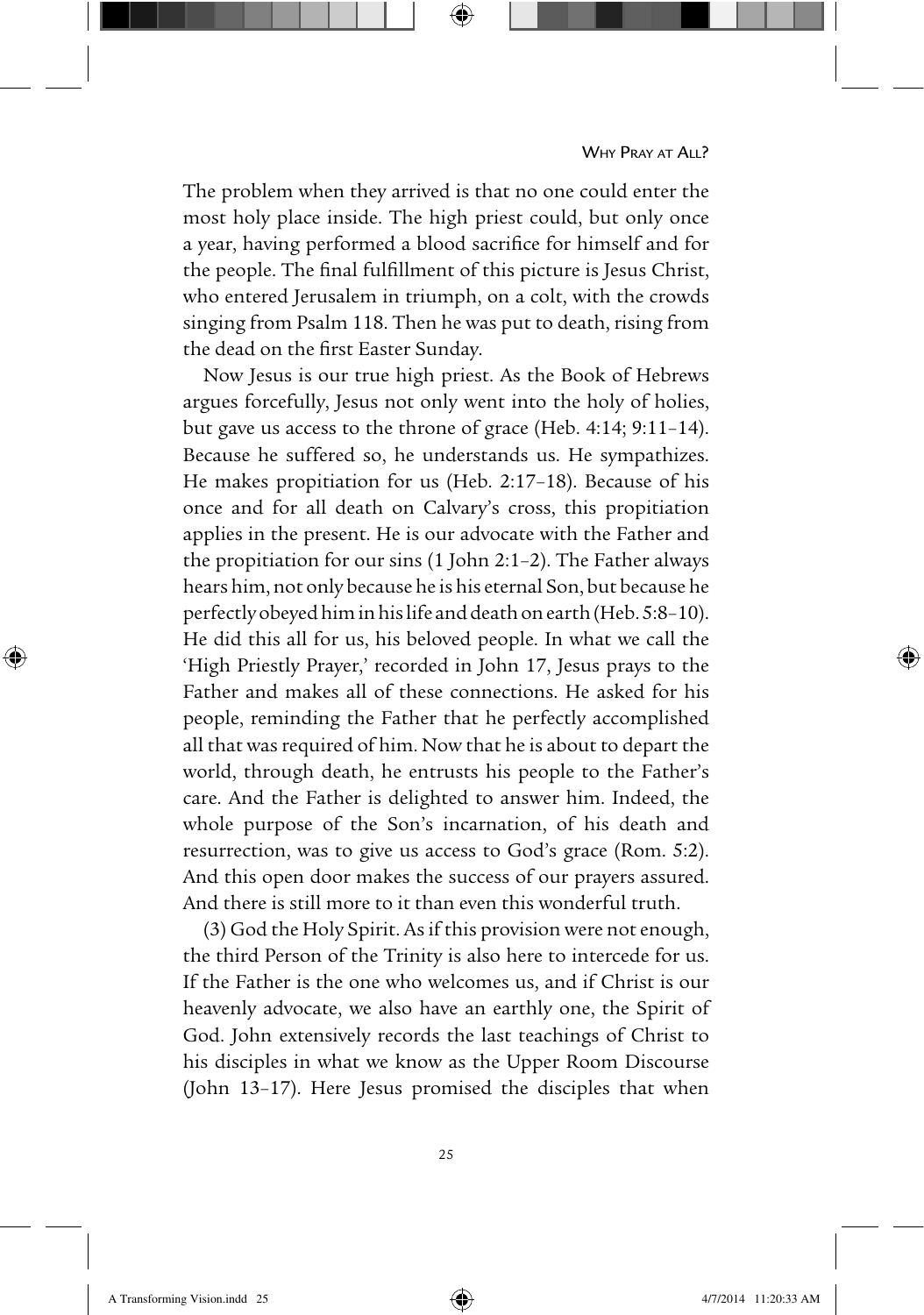he went away he and the Father would make their home with believers (John 14:23). He does that by the Holy Spirit whom he sends in his name. The Spirit is called our Helper (in the King James, the Comforter, see John 14:16, 26; 15:26; 16:7). The Greek word is *paraclete* which can mean helper or comforter, but also has a more juridical connotation. The Spirit is an advocate, a counselor, an intercessor. The Holy Spirit is the agent of God's presence and strength in the life of the church. He seals us in Christ, so that our inheritance is sure (Eph. 1:13–14). He gives us new life, resurrection life, and sets us free to please God, which we cannot do by nature (Rom. 8:2, 9–11, 15).

And, most important for our purposes, he helps us to pray:

Likewise the Spirit helps us in our weakness. For we do not know how to pray as we ought, but the Spirit himself intercedes for us with groaning too deep for words. And he who searches hearts knows what is the mind of the Spirit because the Spirit intercedes for the saints according to the will of God (Rom. 8:26–27).

The context for this statement is the sufferings of the present life. God gives us hope, to encourage us through our sufferings (vv. 18–25). And he gives the Holy Spirit to encourage us through our longing for the new heaven and the new earth. Paul addresses us in our weakness. We are no doubt weak in every matter pertaining to perseverance, but here he stresses our inability to pray as we should. To highlight prayer is to underscore the very heart of what it is to be a Christian. To pray is to commune with God. Other aspects of the Christian life matter, certainly, but prayer is our direct line to the Father. Prayer is also the hardest activity to practice, because talking to God is where we are most weak. The remedy? Not tips on what to say, nor on our posture, nor on the hour we should pray. Rather, the remedy is the activity of the Holy Spirit. John Murray reminds us, 'Too seldom has the intercessory activity of the Holy Spirit been taken into account. The glory of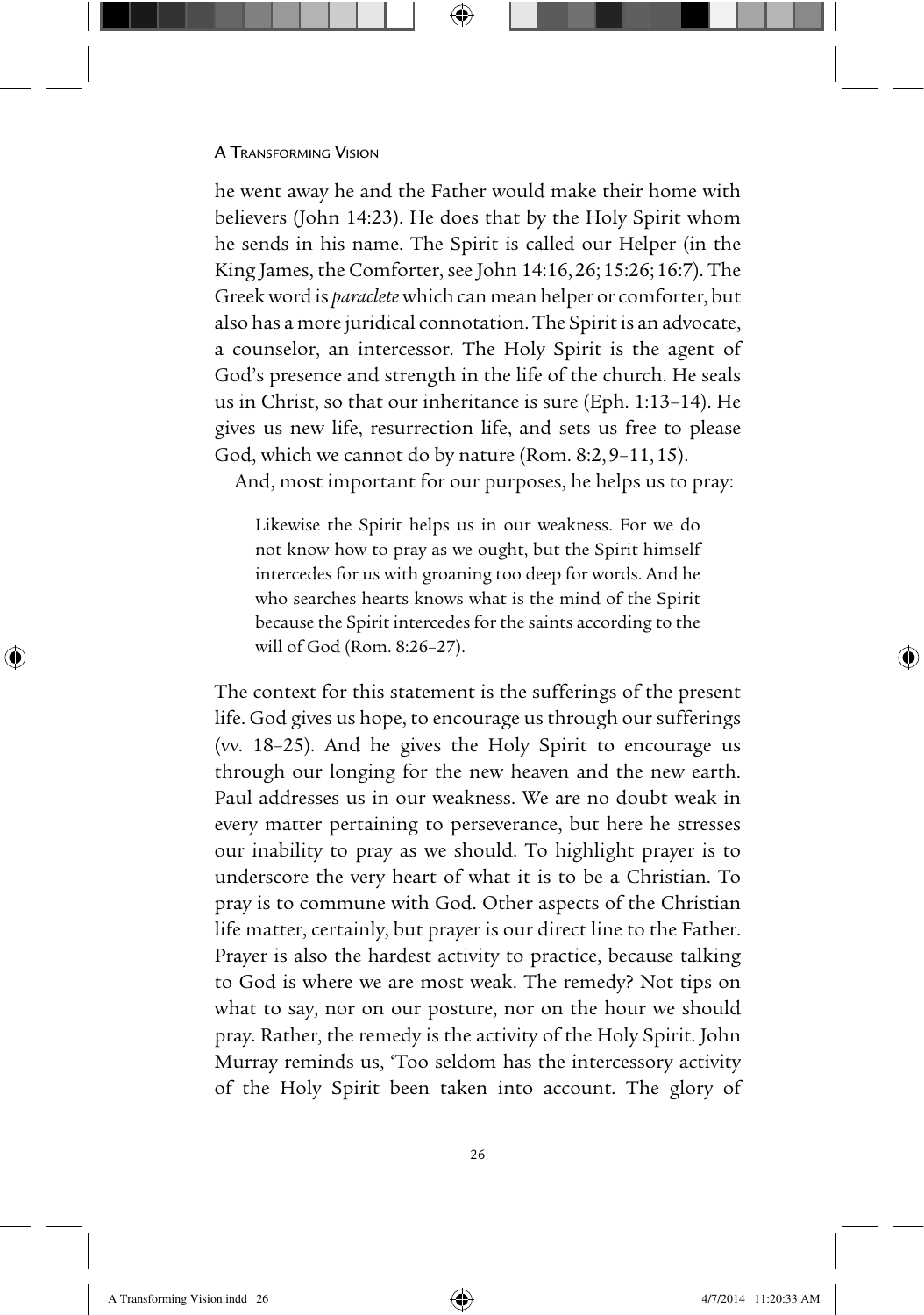Christ's intercession should not be allowed to place the Spirit's intercession in eclipse.'7

What does the Holy Spirit do with our prayers? There is some mystery here. His groaning may be too deep for words but that is not to say that they are devoid of content. Nor should it be thought they are unconnected with our own human inward groaning (v. 23). These expressions certainly do not refer to special gifts such as speaking in tongues. What they are saying is that the Holy Spirit in his great power and wisdom is able to transform our inadequate prayers into prayers that the Father will hear and approve. Just as God knows the hearts of his creatures, so he knows the mind of the Holy Spirit who, in this case, takes our prayers and shapes them so that they accord with his own will. That is why, in another portion of Scripture, we are told, 'if we ask anything according to his will he hears us,' and answers (1 John 5:14–15). So, then, we intercede, but in the end, God intercedes for us.

# Why pray?

⊕

God is utterly sovereign. So why pray? Are human beings in any way significant? Do their prayers matter? The answer is yes, a thousand times, yes. Prayer is indeed one of the most important proofs of the double truth, God ordains everything, our actions make a difference. Prayer depends on both the sovereignty of God and the significance of human beings. While the ultimate connection between the two is mysterious (to us!), still, both must be affirmed. Indeed, human significance is *required* by the kind of sovereign God is. Without being determinists nor fatalists, we affirm that God is fully in control of everything, including his commitment to human dignity. Both sides are often stated together in Scripture, without raising a theological or logical issue. For example, Jesus forbids empty phrases in

<sup>7</sup> John Murray, *The Epistle to the Romans*, vol. 1, Grand Rapids: Eerdmans, 1959, 311–312.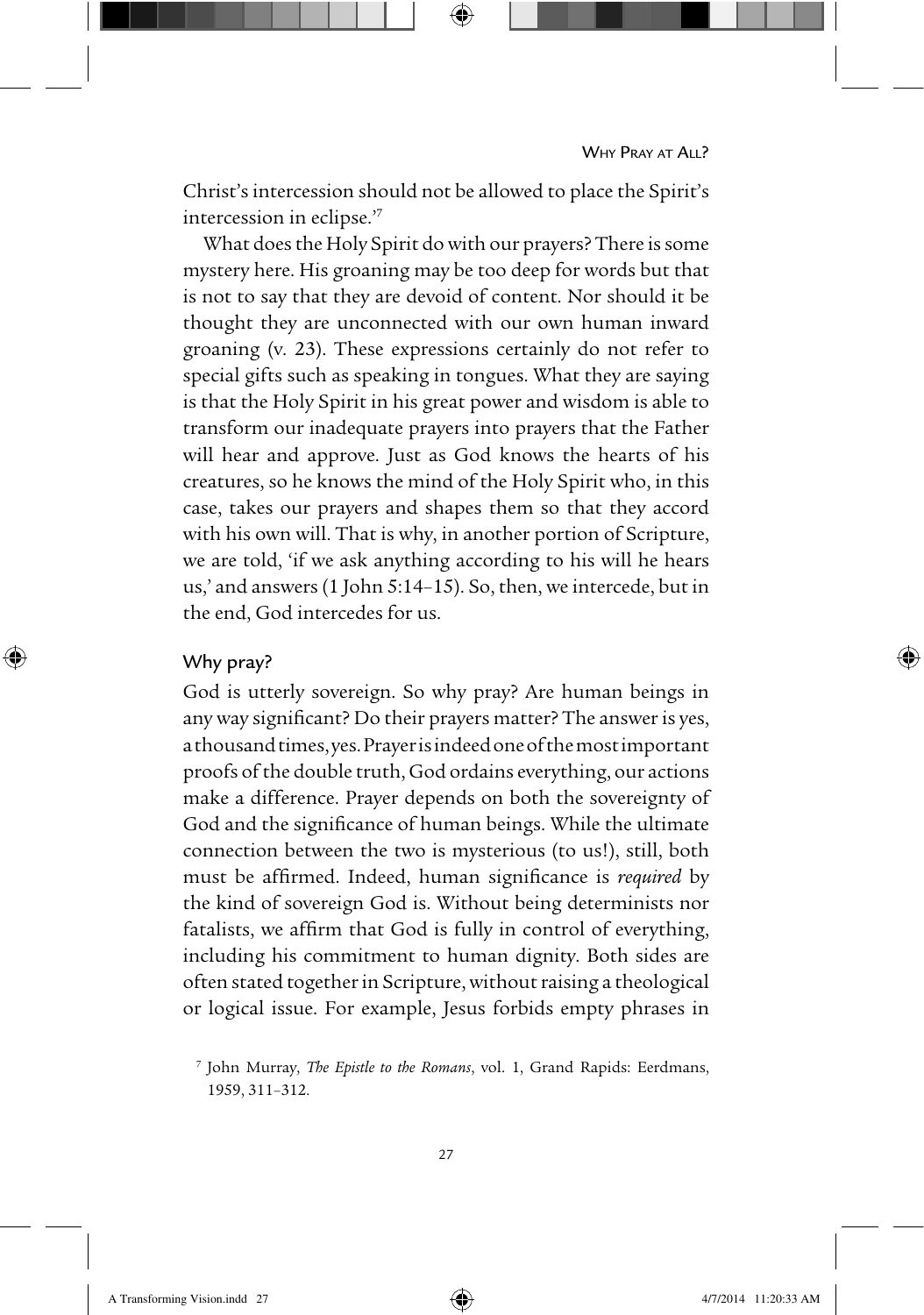prayer, adding the 'your Father knows what you need before you ask him' (Matt. 6:7–8). Well then, you might ask, why pray? No such question is raised here. The only answer given is to pray sincerely, even secretly before the 'audience of One.' God hears and responds to our prayers when they are said authentically. The fact that he knows what we will say before we say it does not subtract at all from our need to pray. In another example, Matthew records Jesus saying (actually praying with gratitude) that God hides things from the 'wise and understanding' while revealing them to little children (Matt. 11:25). He then turns around and invites *anyone* who has a burden to come to him for rest (v. 28). If you followed either thought to its logical conclusion you would end up with a dilemma. In John chapter 6, twice Jesus makes reference to God drawing his people to himself (vv. 37, 44). And twice he refers to the role of human will, or faith (vv. 47, 53–54).

One of the most striking illustrations of our double truth is by Paul, describing the Christian life to the Philippians:

Therefore, my beloved, as you have always obeyed, so now, not only as in my presence but much more in my absence, work out your own salvation in fear and trembling, for it is God who works in you, both to will and to work for his good pleasure (Phil. 2:12–13).

A lot is going on here. Paul is away. He is in jail, actually. So he is anxious for his converted friends to keep growing, on their own. The word translated 'work out' is the same one from which we get our technical term for measuring energy: *ergs*. Expend your strength, he is saying, in a strong statement of human responsibility. At the same time, all due credit is given to God. 'For it is God who works in you,' he states, without embarrassment. This time the word for 'work' is the Greek term for *energy* itself. God is energizing you both to will and to work for his good pleasure, he tells us. To our modern question, 'so, which is it, us or God?' Paul would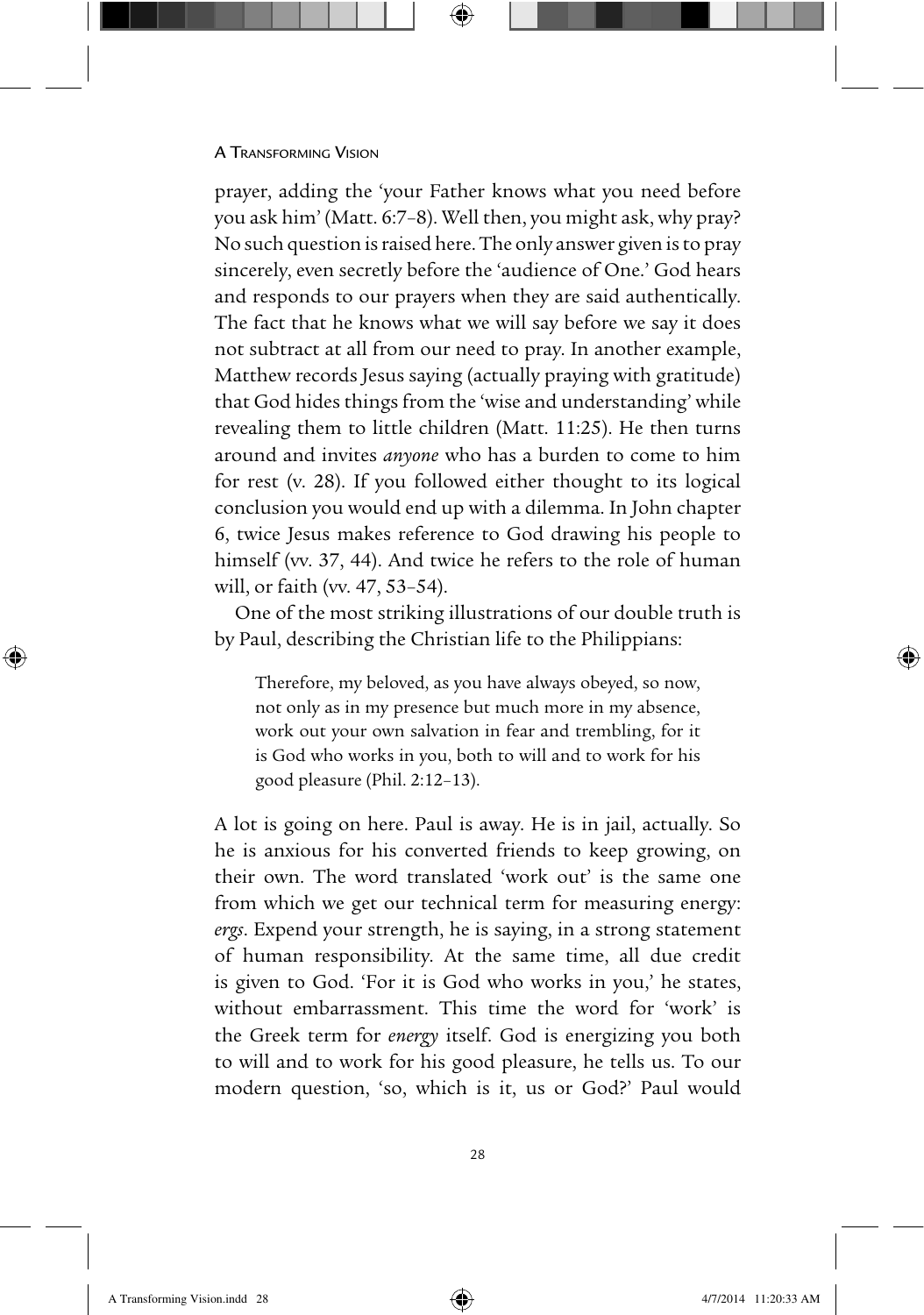simply answer, 'yes!' Although he does not spell out the link here, he does say our work is done in fear and trembling. That is a biblical expression. It can mean being terrorized. But it also often refers to an attitude of humility, or simply of faith (Ps. 2:11; 2 Cor. 7:15; Eph. 6:5). Even our working should not presume that it is all because of our good merits. Further, a better translation of verse 12 might say, 'work out of your own salvation.' We are saved by grace; now live out the implications of that. God's work gives us incentive to work. Our work is an index of God's work.

⊕

The one place where this relationship does seem to raise a theological issue is in Romans 9, where Paul is discussing the deep reasons why many Jews did not respond to the gospel. After some strong statements on God's election ('I will have mercy upon whom I have mercy'), he anticipates the question: 'You will say to me, then, "Why does he still find fault? For who can resist his will?"' (v. 19). He then comes back with even stronger statements on God's sovereignty: 'Has the potter no right over the clay?' Even here, though, Paul is not describing a determinist God. While he is certainly lifting the veil and letting us glimpse at the ultimate control over human affairs, he nevertheless fully recognizes human responsibility. Paul is not saying, in effect, 'shut up and worship,' although he does admonish those who doubt God's fairness. Instead, he argues, not for human finitude, but for human guilt. Presupposed throughout the whole passage is human fallenness. Only in a sinful world does the grace of God to some, though not to everyone, make any sense. God could well have left every human being under judgment and been perfectly right to do so. Yet he has mercy on many. The term *mercy* is telling: underserved grace for those who should have been condemned. Even the language of the potter and the clay is significant. Clay is a biblical image for human beings in their weakness. The potter takes many sinners, fragile, earthen vessels, and moulds them into beautiful pots. But not all.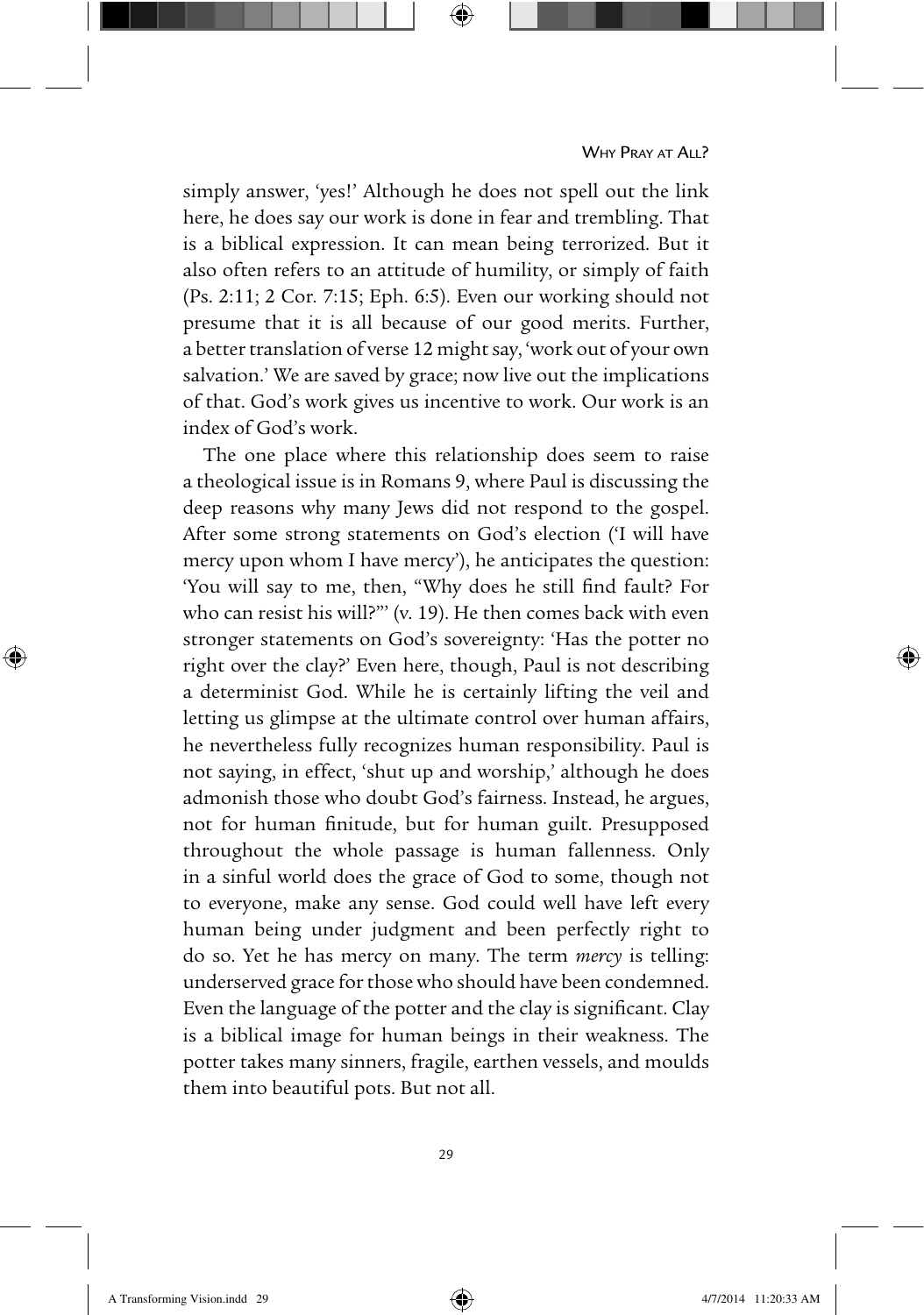Why not? Here is the mystery. There is nothing unfair about not saving everyone, when God did not have to save anyone. Still, we may ask, as did Paul's readers, why did not everyone believe? The passage actually deals with the question, why did the Jews not all come to Christ? The question is deeply disturbing to Paul, a Jew himself, who could wish himself cut off if it could mean the Jews responding in greater numbers (9:1–4). And he defends the power of the Word of God, which cannot fail (v.6). We can fail, but not the Word. We just do not know why God chooses many but not all. We simply do not know. But this is the way it is. And because God is so wonderfully loving, whatever the reasons for his passing some by, they cannot be divorced from his character, which is profoundly good. The wonder is that he saves at all, and not only a few, but many!

⊕

All of this is to say that God is utterly powerful, and we are utterly responsible. Here is how the *Westminster Confession of Faith* puts it:

God from all eternity, did, by the most wise and holy counsel of his own will, freely and unchangeably ordain whatsoever comes to pass: yet so, as thereby neither is God the author of sin, nor is violence offered to the will of the creatures; nor is the liberty or contingency of second causes taken away, but rather established (III.1).

God is powerful beyond words. Yet (notice the crucial hinge words, *yet so*) he is not the instigator of sin, nor does he violate the creatures he has made. Rather than interfering with their decision-making, he *establishes* a world in which secondary causes are significant.

The great principle here, then, is that we pray because an allpowerful God has made us significant (establishing our liberty). He has made us with the ability to relate to him, in praise or in humility or in our requests. The wonder of who we are testifies to his generosity as the Creator. He no doubt could have made us robots. Instead, he made us after his image, able to rule, able to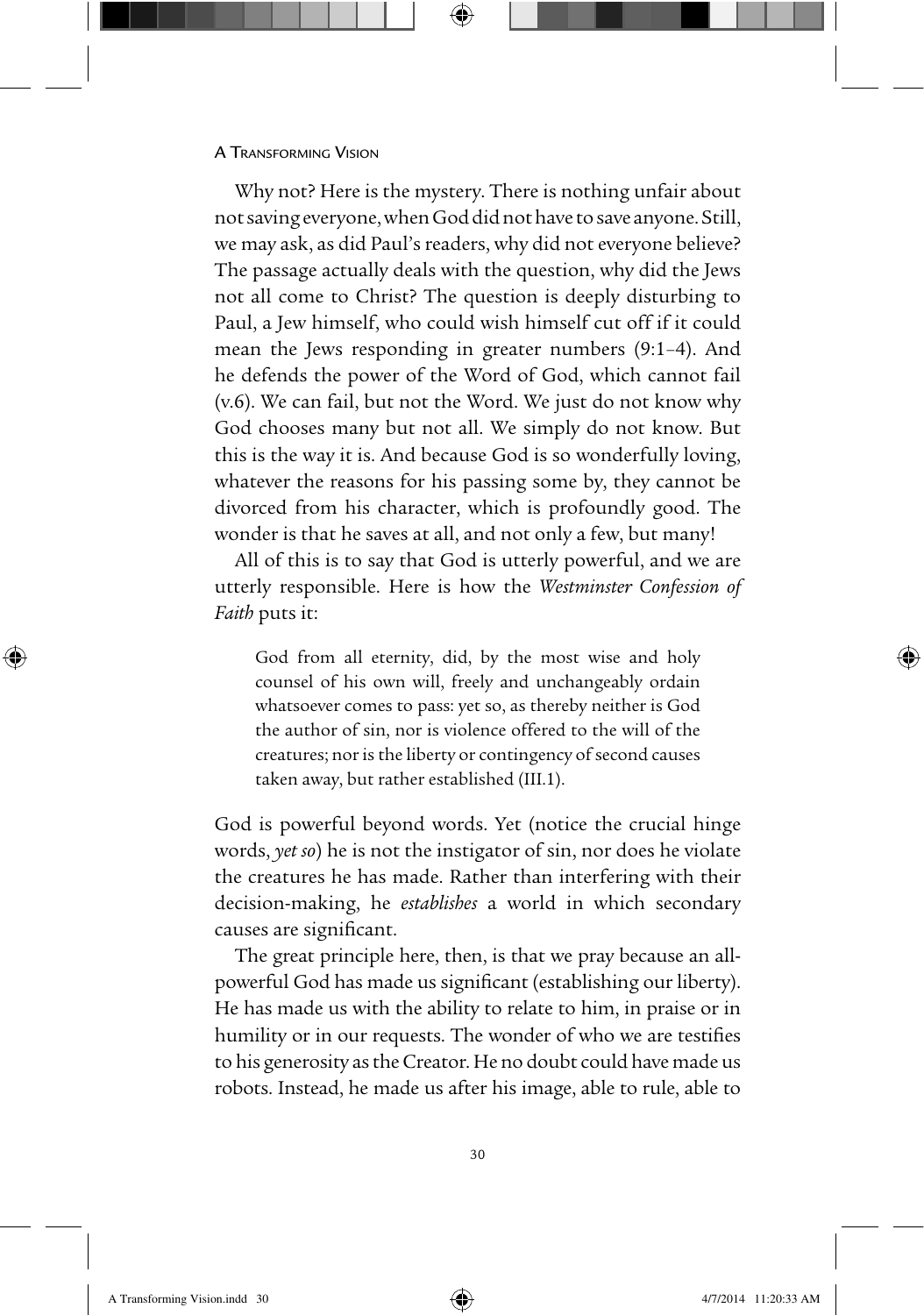speak and understand, able to decide between right and wrong. He wants us not only to worship him as he deserves, but to commune and converse with him. He has even called us his *friends* (John 15:15). When we pray, then, we are adoring our Creator, but we are also addressing our God in friendship. Abraham was called the friend of God, and so it is of us (James 2:23). This friendship is with a difference. No earthly person can require the kind of friendship which worships and serves them. Still, when we pray to God, among other things, we come as his friends. We now may have the same kind of communion with God that the Son has with the Father (John 17:11; 1 John 1:3). Amazing!

⊕

# **Prayer and faith**

⊕

Does this mean that anything we ask will be granted? On the surface, it would seem so. Jesus told his disciples, 'whatever you ask in prayer, you will receive, if you have faith' (Matt. 21:22; Mark 11:24). Again, in the Upper Room Discourse, Jesus assures his disciples, 'whatever you ask in my name, this I will do' (John 14:3; 15:7, 16; 16:23). But this does not seem to square with our experience. What about unanswered prayer? Some pious people will tell you God always answers your prayer, just not always in the way you had hoped. Perhaps so. But then how helpful is it to be told such a thing, if you are really trying to pray sincerely and nothing seems to happen? Some will tell you, just always add the qualifier, 'if it be your will.' That seems safe enough, and it's a biblical teaching as well (1 John 5:14). Maybe it is too safe. 'Lord, please bring peace so that your people may cease from being persecuted, *if that be your will*.' This sounds like a request to a fatalist god, not to the God of the Bible who listens caringly to his people and who cares deeply about the persecution of his people. Besides, he has expressly told us it *is* his will that there be peace, and that he will bring it about (Col. 1:20; Phil. 4:7).

However, we don't need to jettison this phrase altogether. 'If it be your will' is actually much more involved than figuring out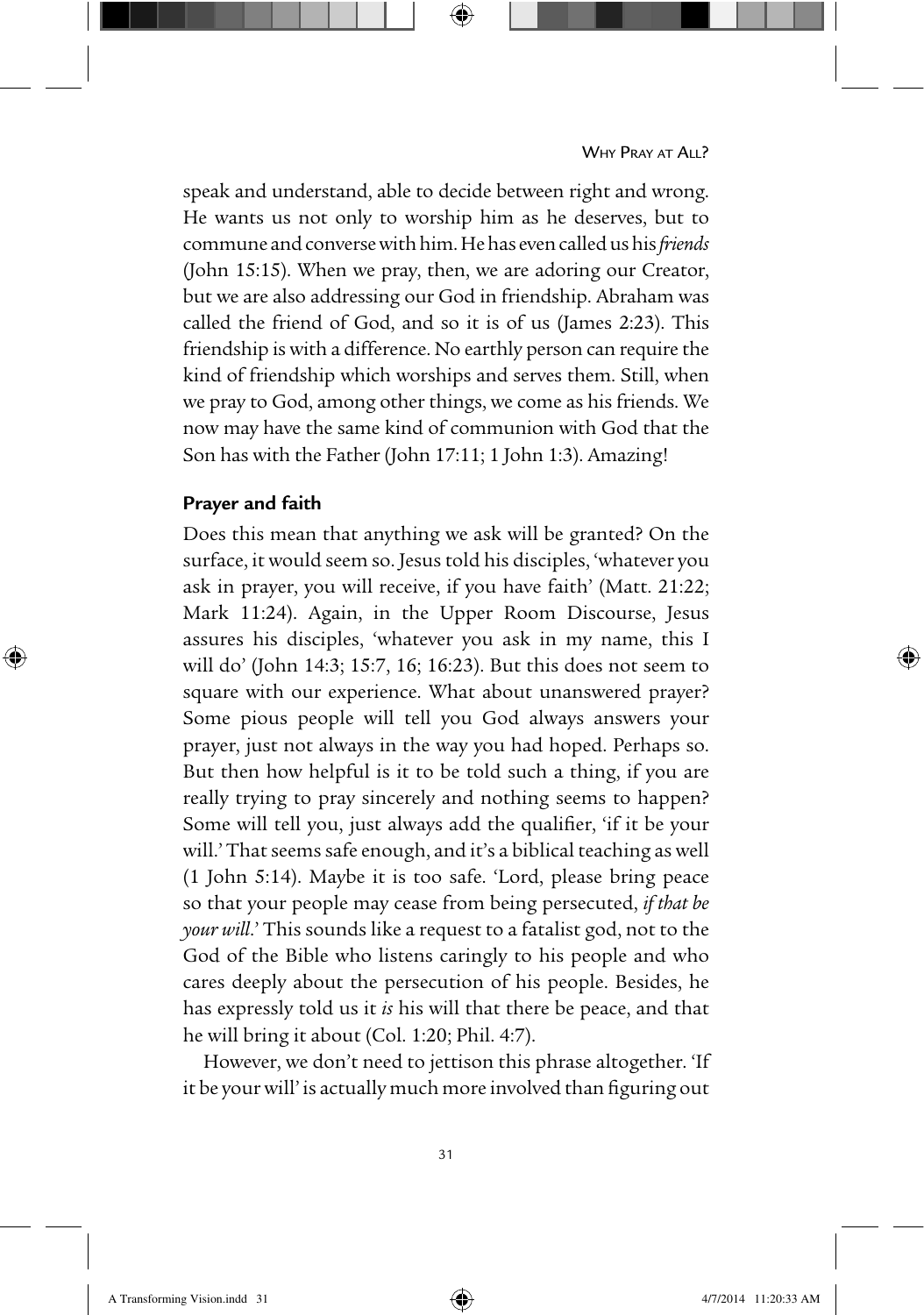whether or not God agrees with my request. Stephen Smalley helps us understand the deeper meaning of this concept. 'There is nothing mechanical or magical about prayer. For it to be effective, the will of the intercessor needs to be in line with the will of God; and such a conformity of wills is brought about only as the believer lives in Christ.'8 Thus, prayer is not a push-button matter. It begins with the understanding that our whole way of life is involved. Smalley adds, 'The fundamental characteristic of all truly Christian intercession is that the will of the person who offers the prayer should coincide with God's will. Prayer is not a battle, but a response; its power consists of lifting our wills to God, not in trying to bring his will down to us.'9

So, what happens when peace does not come? Let us go deeper into the issue of requests and answers. First, it is clear, God being sovereign, that he reserves the right to answer as he pleases. And he may not answer our prayer as formulated. Or, perhaps, his answer might be in a very different direction from what we have prayed for. Why would this be? Several reasons suggest themselves. For one thing, some prayers are simply not legitimate, and God, mercifully, will not answer them. Jonah asked God to take his life away; but he did not (Jon. 4:3). Jonah had a mission to accomplish and even he, the missionary, could not abort it, though he tried. Two disciples requested to be able to sit next to Jesus in his glory. They not only received a very different answer ('[this] is not mine to grant') but a promise that they must suffer a great deal before entering into heaven (Mark 10:35–44). For another, some prayers are more legitimate, yet in his wisdom God does not answer them in the way they are expressed. We may think of David, who prayed fervently that the son he had with Bathsheba would

<sup>8</sup> Stephen S. Smalley, *1, 2, 3 John: Word Biblical Commentary*, vol. 51, Waco, TX: Word Books, 1984, 205.

 <sup>9</sup> Ibid., 295.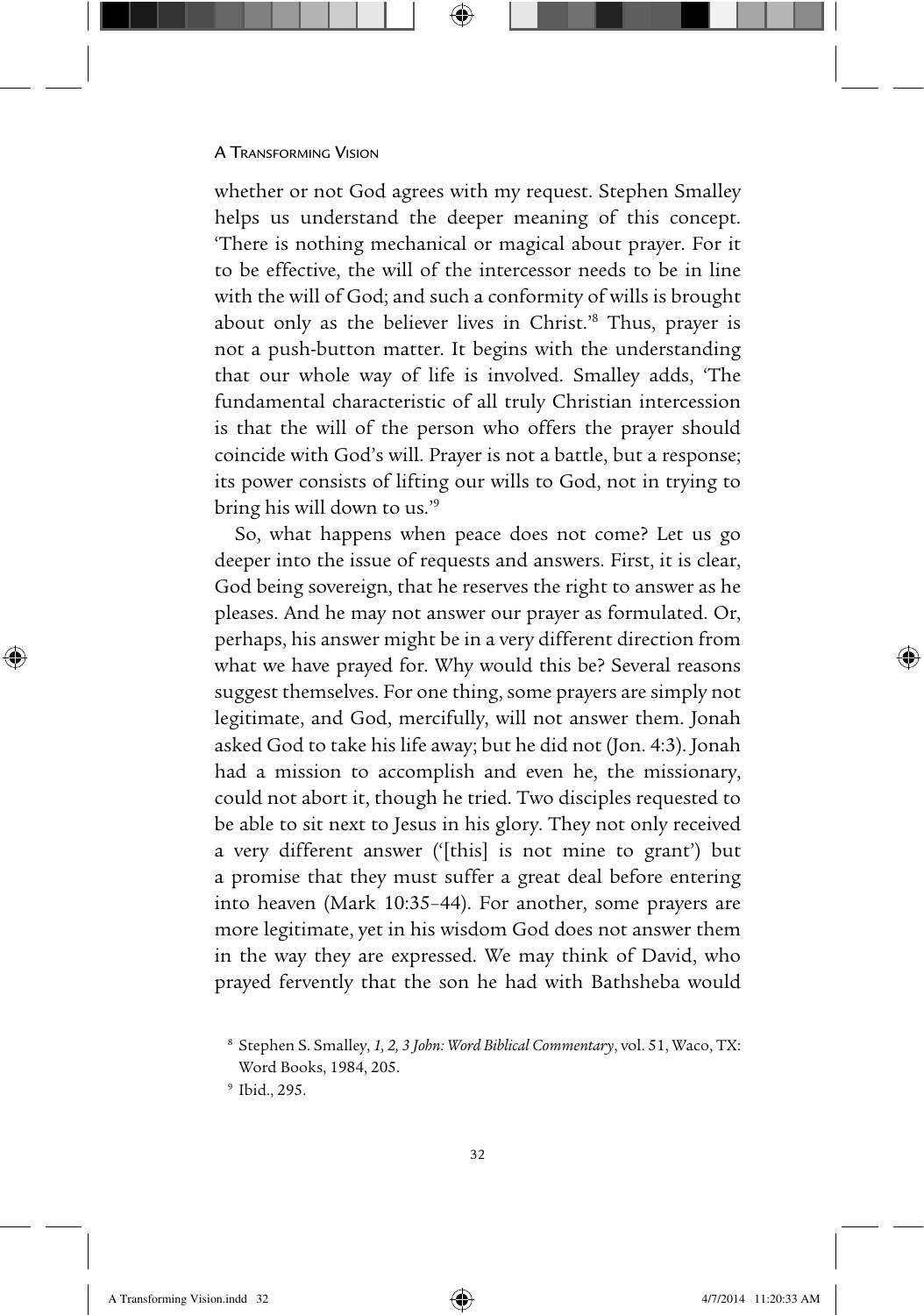live. But he did not (2 Sam. 12:13–23). Was his prayer wrong? Certainly not, but God chose not to agree with the prayer. We are not altogether sure why. Perhaps David needed to feel the full force of the consequences for his adultery. But we are not told this, and it is not wise to guess at it.

⊕

In some cases we do know why some particular prayers, even legitimate ones, are not answered as formulated. Paul prayed that the thorn in his flesh be removed. He prayed fervently, but in this case the Lord wanted him to rely entirely on the sufficiency of his grace  $(2 \text{ Cor. } 12:7-10)$ . There is nothing wrong with praying for relief or healing. We are encouraged to do so. James tells us in the strongest terms to pray for those who are suffering. 'And the prayer of faith will save the one who is sick, and the Lord will raise him up,' he adds (James 5:13–15). He reminds his readers of Elijah, a man of flesh and bones, just like us, whose prayer could make the rain come and go (vv. 17–18). But neither was Paul's prayer for relief from his thorn in the flesh answered, nor are a number of our legitimate prayers answered as we could have wished. In Paul's case there was a better way. He needed to learn afresh how God's grace is sufficient, and how his power is made perfect in weakness (2 Cor. 12:9). When this principle is communicated with great sensitivity, it is comforting for those of us who may be suffering, and plead with God for relief. Relief is good. Full knowledge of God's grace is better.

Prayer, together with the possible absence of the kind of answer we wish for, leads us far deeper into God's purposes than if we simply required him to show up and perform. Consider the case for lasting peace. While God promises to bring peace, he also tells us to ask for it, recognizing that peace is never automatic. In almost every opening greeting, Paul (and the other apostles) wish for peace, the peace of God, upon the congregations (Gal. 1:3; Eph. 1:2; Phil. 1:2; Col. 1:2; 1 Pet. 1:2). Throughout the New Testament, peace is enjoined as a goal to strive for, not a *fait accompli* (Col. 3:15;

33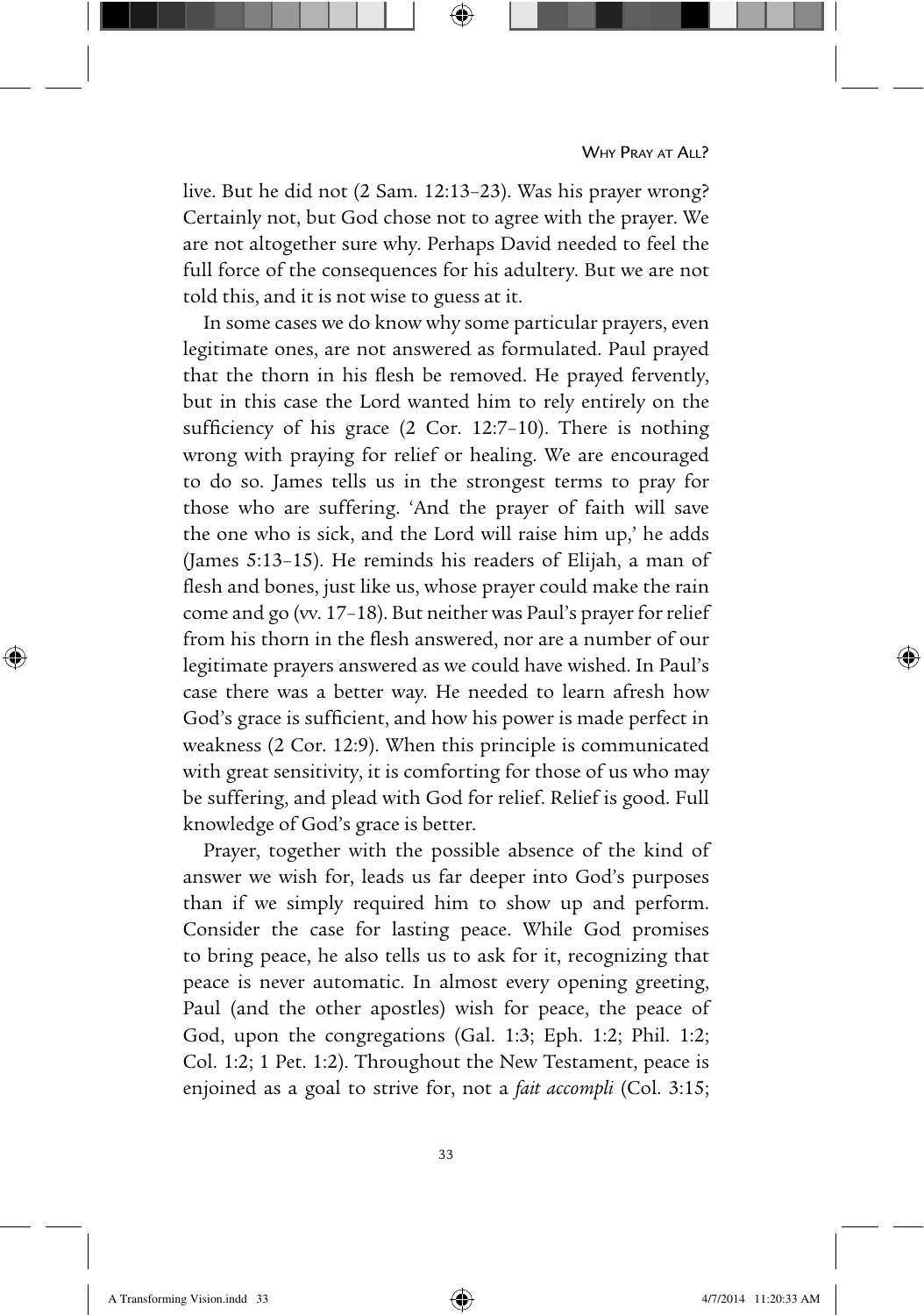1 Thess. 5:13; 2 Thess. 3:16; 2 Tim. 2:22; Heb. 12;14, etc.). There are even warnings against a false sense of peace and security (Jer. 6:14; Ez. 13:10; Luke 21:34; 1 Thess. 5:3). So, we can see there is a complex set of realities, no one of which controls the others in any push-button sense. Yes, we should pray for peace. And yes, God will bring it. But he will do so on his own terms, making sure that first things are first.

⊕

There are still other reasons why the Lord may not answer our prayers precisely in the terms of our requests. A crucial reason is timing. Why is timing so crucial? Many reasons suggest themselves. Sometimes to answer a prayer immediately could spoil everything. The intricacy of God's Providence means he is working all things for good. Yet this means a worldview in which everything, that is, everything, concerts together for God's good purposes. This requires just the right sets of circumstances so that the good is produced, not only for the one praying, but for the Christian community and even the entire world. Vaclav Havel, who, after a long period of detention by the communists, was released and became president of Czechoslovakia (then of the Czech Republic), was criticized for not moving fast enough to undo the damage of communism and establish a complete democracy. He chided his critics, saying that if you rush things you may become like the child, trying desperately to make his flower grow by pulling it from the stem, only to find it breaks. Timing is everything!

The way God answers prayer, whether positively or negatively, always involves the deeper issue of how we relate to him. When Jacob fought with the angel all night, he received a wounded hip from it. Then he was renamed Israel ('Wrestler with God'). What an image! He had seen God face to face and lived, yet it cost him his health (Gen. 32:22–32). Likewise, when we pray we are wrestling with the living God, not clicking a mouse or paying a vending machine. So, when we pray, all kinds of things are happening. We pray expectantly, as we must. But God responds in ways far more beneficial, far more gracious than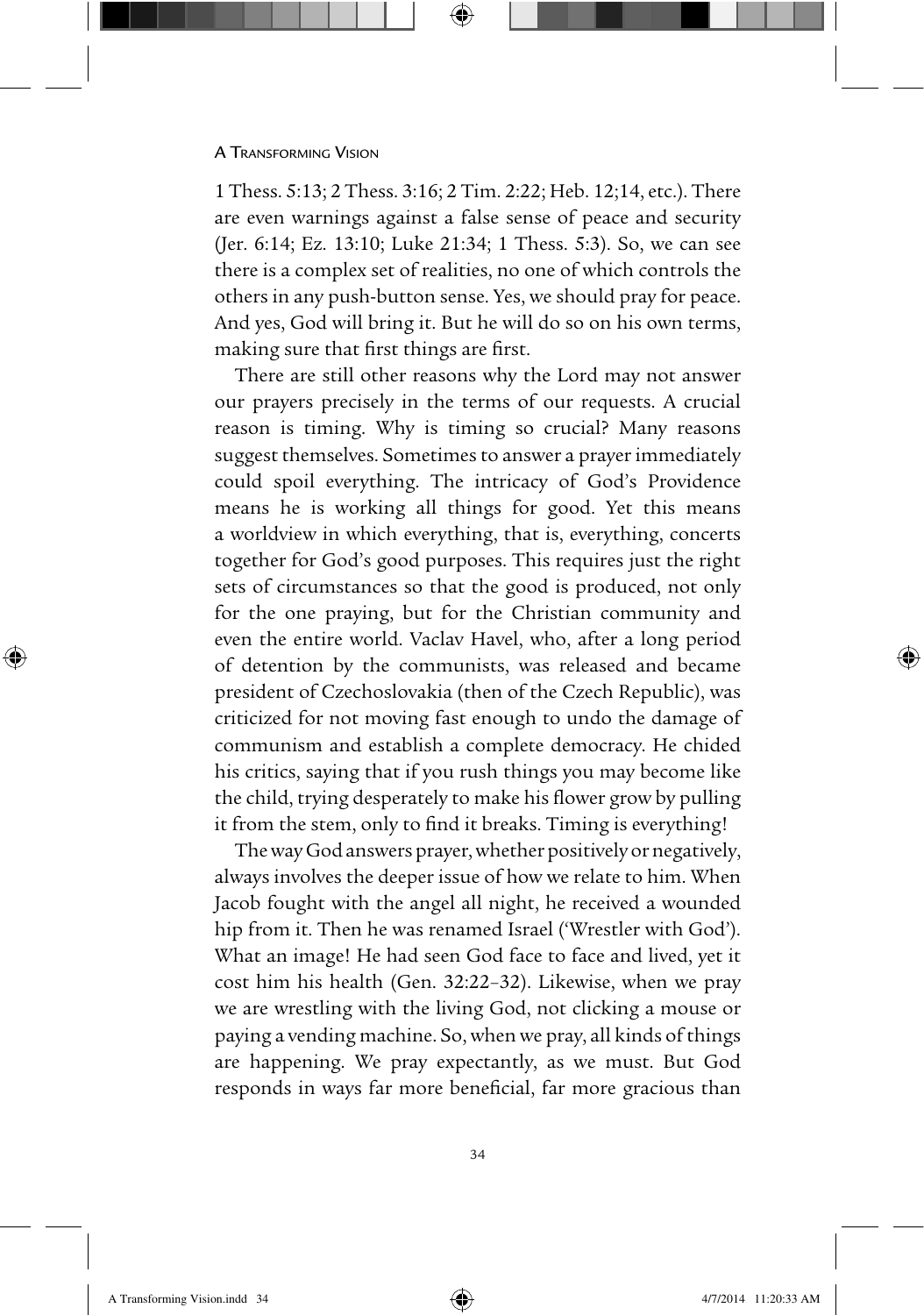we could imagine. He 'wrestles us down,' so that we become far more dependent, and far more sanctified than we might have were we in full control.

The Orthodox priest Anthony Bloom makes the sobering reflection that when prayer goes unanswered, it appears God himself is absent. Any kind of mechanical remedy that tries to force God on us is doomed to failure, because both God and we are alive: 'The fact that God can make Himself present or can leave us with a sense of His absence is part of this live and real relationship. If we could mechanically draw Him into an encounter, force Him to meet us, simply because we have chosen this moment to meet Him, there would be no relationship and no encounter.'10 He goes on to describe some of the possible reasons for the seeming absence of God: guilt feelings, our own coldness, indifference toward God, except when we think we really need him, etc.

God rules the world as omnipotent, but also as a divine Person, who is anxious to have our friendship! Our faith, then, grows, when he wrestles with us. Faith is not a once-forall gift. It begins decisively, but then it continues to grow and grow. Faith is ours, but it ultimately comes by the grace of God (Eph. 2:8). Faith must deepen. Such deepening often occurs through trials. James makes the connection: 'Count it all joy, my brothers, when you meet trials of various kinds. For you know that the testing of your faith produces steadfastness' (James 1:2). Peter puts it this way: 'In this [power of grace] you rejoice, though now for a little while, as was necessary, you have been grieved by various trials, so that the genuineness of your faith—more precious than gold that perishes though it is tested by fire—may be found to result in praise and glory and honor at the revelation of Jesus Christ' (1 Pet. 1:6-7).

Do we know God so well that we can feel him wrestling against us? Or is he merely a concept, a series of doctrines

<sup>10</sup> Anthony Bloom, *Beginning to Pray*, New York, Mahwah: Paulist Press, 1970, 26.